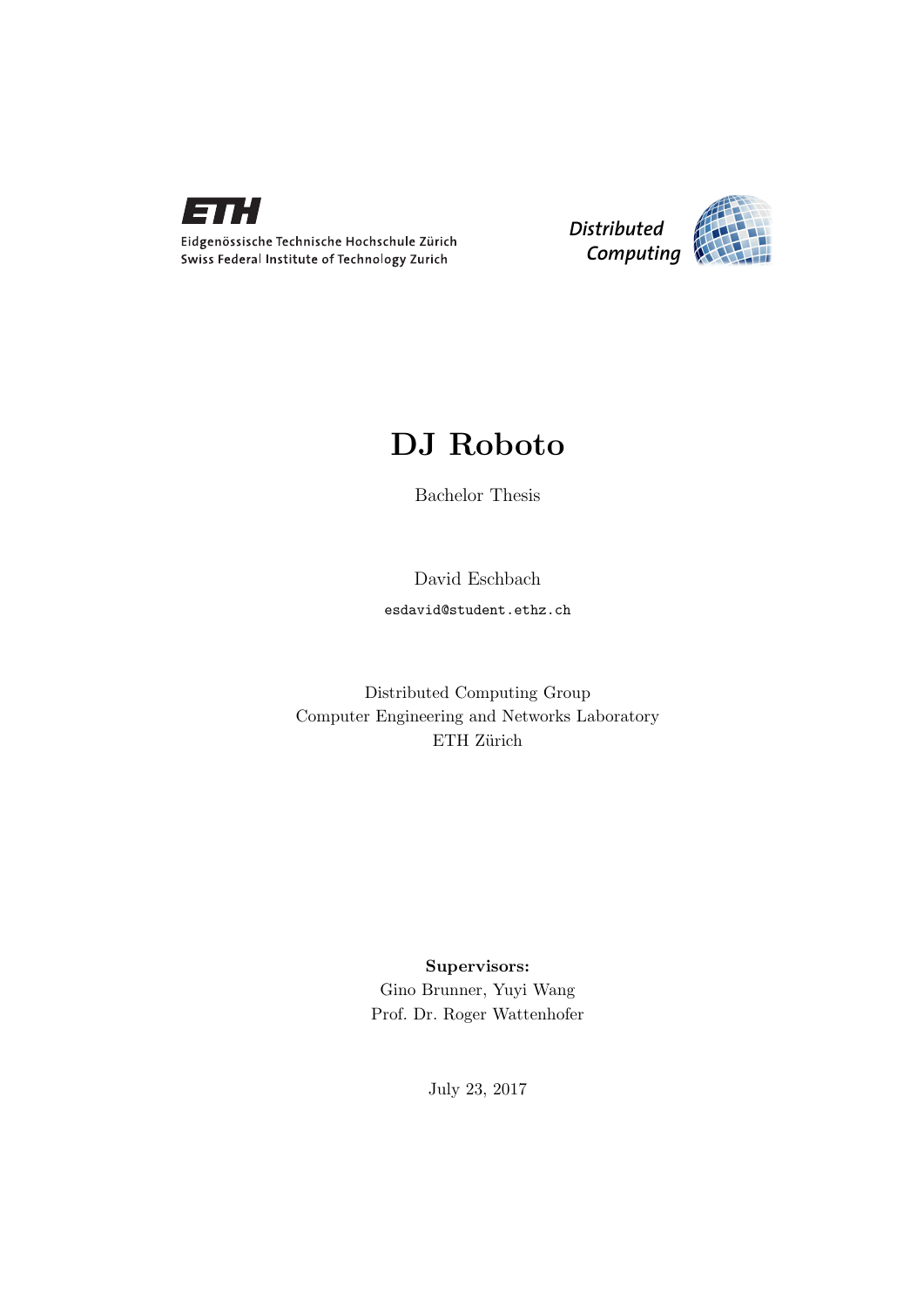# Acknowledgements

<span id="page-1-0"></span>First, I want to express my gratitude to Gino Brunner and Yuyi Wang for their support during this thesis and for their ever quick and helpful advice when I arrived with questions. I also thank my wife for supporting and encouraging me in times when I did not know how to proceed.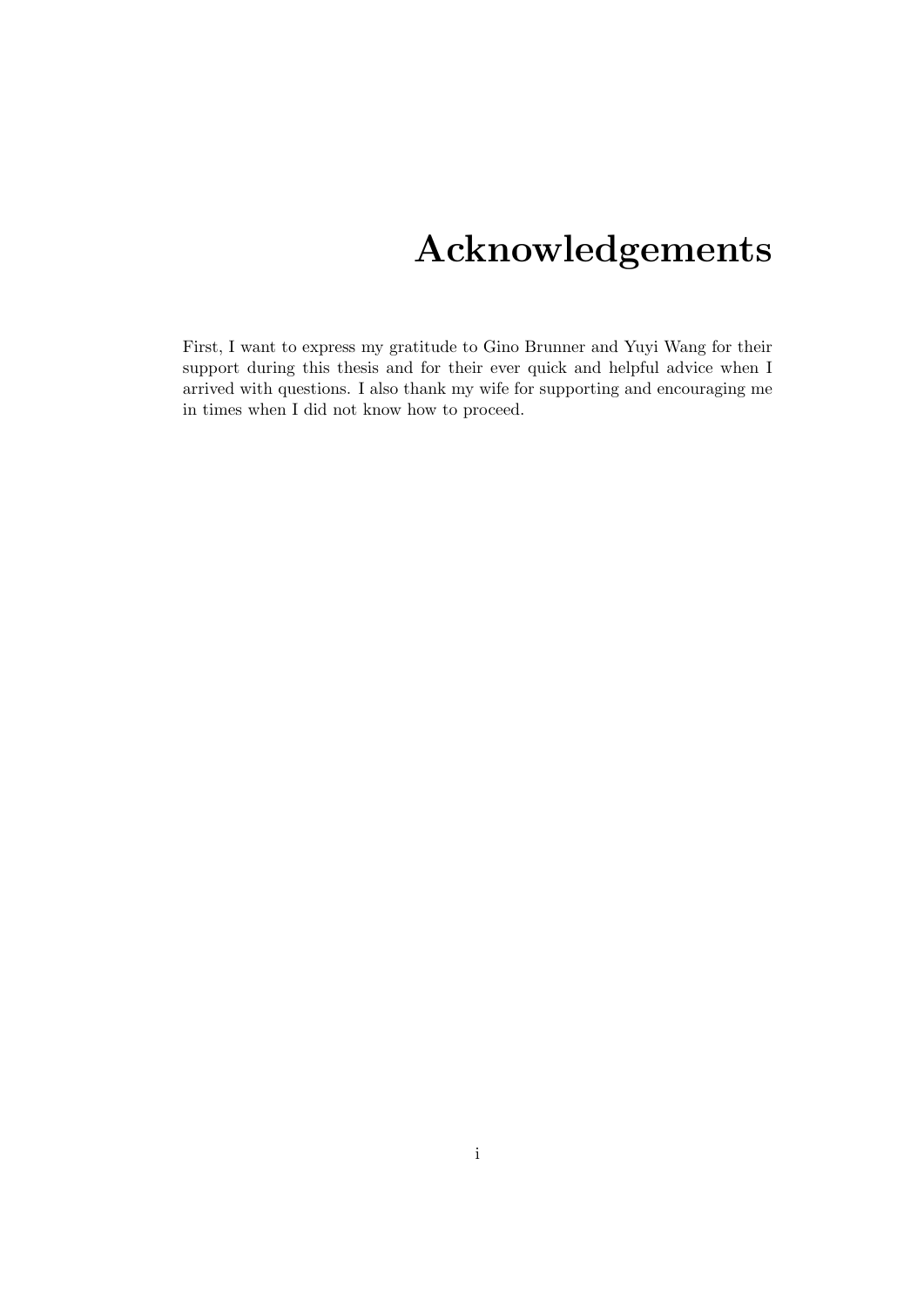## Abstract

<span id="page-2-0"></span>In this project we look for a learning model that can reconstruct a given melody using Sonic Pi. In order to achieve this, we first look at instrument classification. We use Long Short-Term Memory (LSTM) networks to build a classifier that is able to decide which instrument was used to generate a given audio file.

Arguably the most important characteristics of a melody are the pitches it contains. Thus in the second part of the thesis we deal with pitch detection. We rely on LSTM networks again to implement a regression which approximates the pitch at a given point of time in an audio file.

In both parts of the thesis we use Sonic Pi to generate the respective train sets consisting of audio files.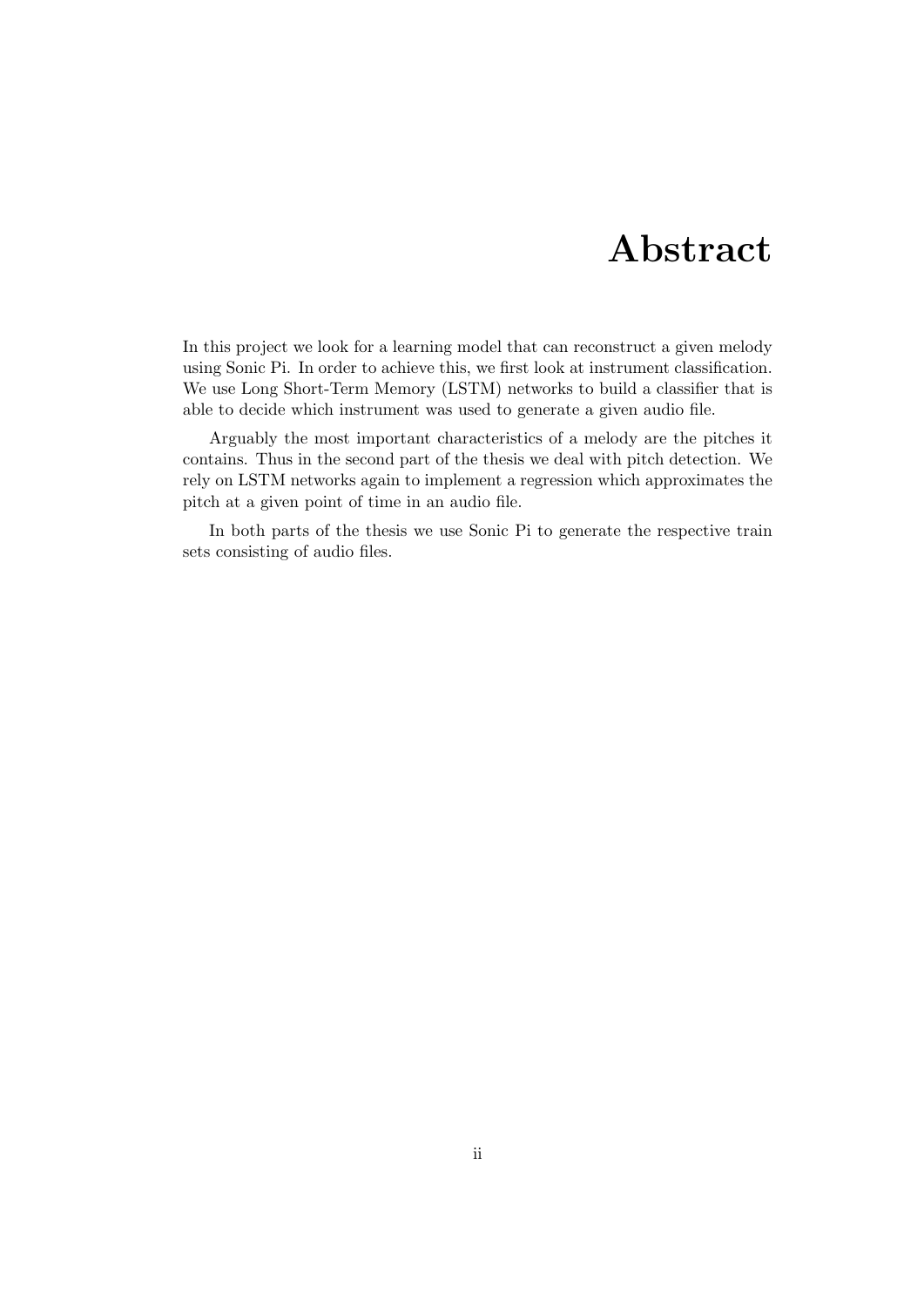# **Contents**

|          |                 | <b>Acknowledgements</b>          | i              |
|----------|-----------------|----------------------------------|----------------|
|          | <b>Abstract</b> |                                  | ii             |
| 1.       |                 | Introduction                     | $\mathbf{1}$   |
|          | 1.1             | Motivation                       | $\mathbf{1}$   |
|          | 1.2             |                                  | $\overline{2}$ |
| $\bf{2}$ |                 | <b>Background</b>                | 3              |
|          | 2.1             |                                  | 3              |
|          | 2.2             | Python Interface to Sonic Pi     | $\overline{4}$ |
|          |                 | 2.2.1                            | $\overline{4}$ |
|          |                 | 2.2.2                            | $\overline{4}$ |
|          |                 | 2.2.3                            | $\overline{5}$ |
|          | 2.3             |                                  | 5              |
|          | 2.4             | Keras                            | 6              |
| 3        |                 | <b>Instrument Classification</b> | $\overline{7}$ |
|          | 3.1             | Motivation and Problem Statement | $\overline{7}$ |
|          | 3.2             |                                  | $\overline{7}$ |
|          |                 | 3.2.1                            | 8              |
|          |                 | 3.2.2                            | 10             |
|          |                 | 3.2.3                            | 12             |
| 4        |                 | <b>Melody Recreation</b>         | 16             |
|          | 4.1             |                                  | 16             |
|          | 4.2             |                                  | 17             |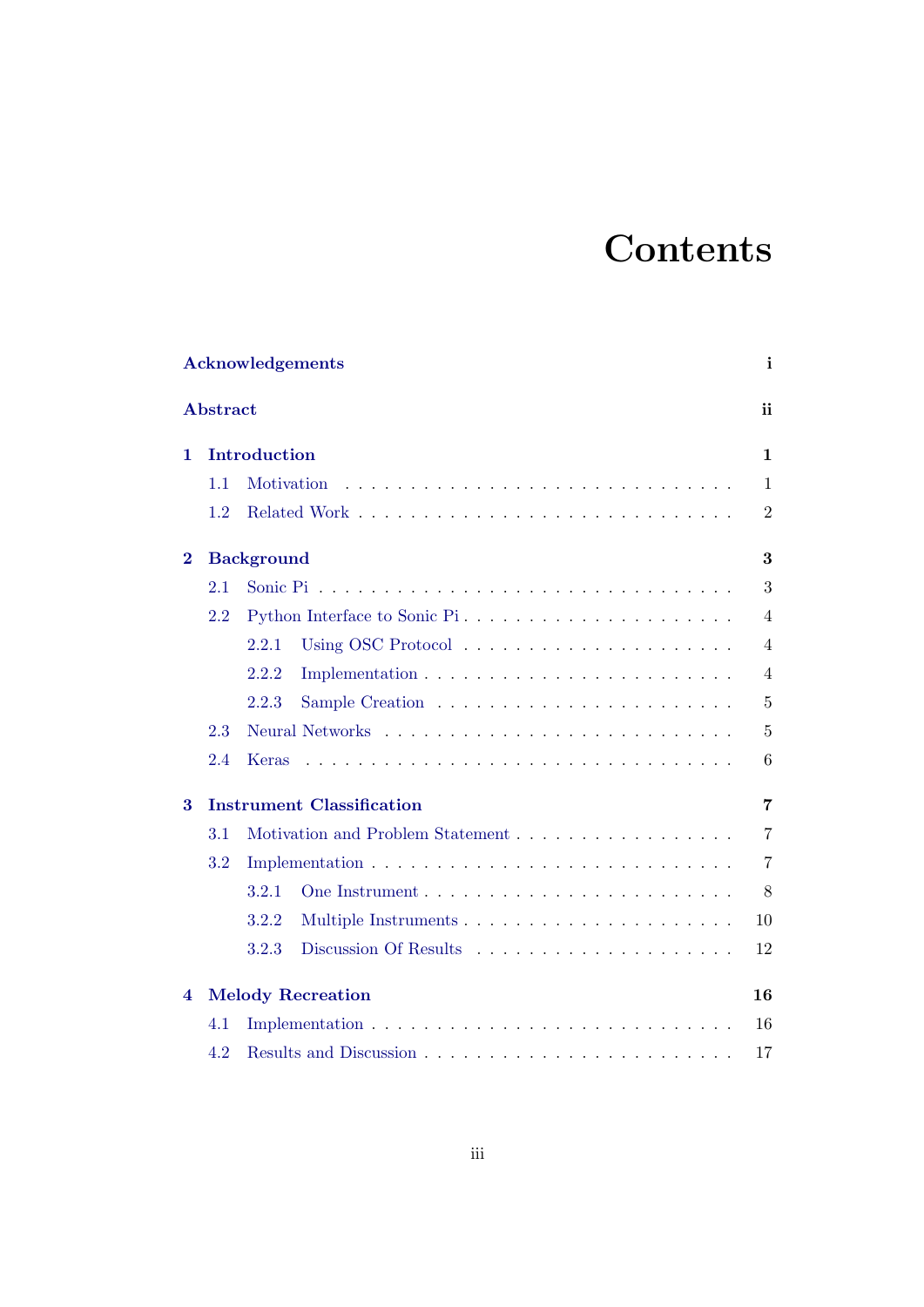| 1 <sub>1</sub> |
|----------------|
|                |

| 5 Conclusion and Outlook |                     |  |  |
|--------------------------|---------------------|--|--|
|                          |                     |  |  |
|                          |                     |  |  |
|                          | <b>Bibliography</b> |  |  |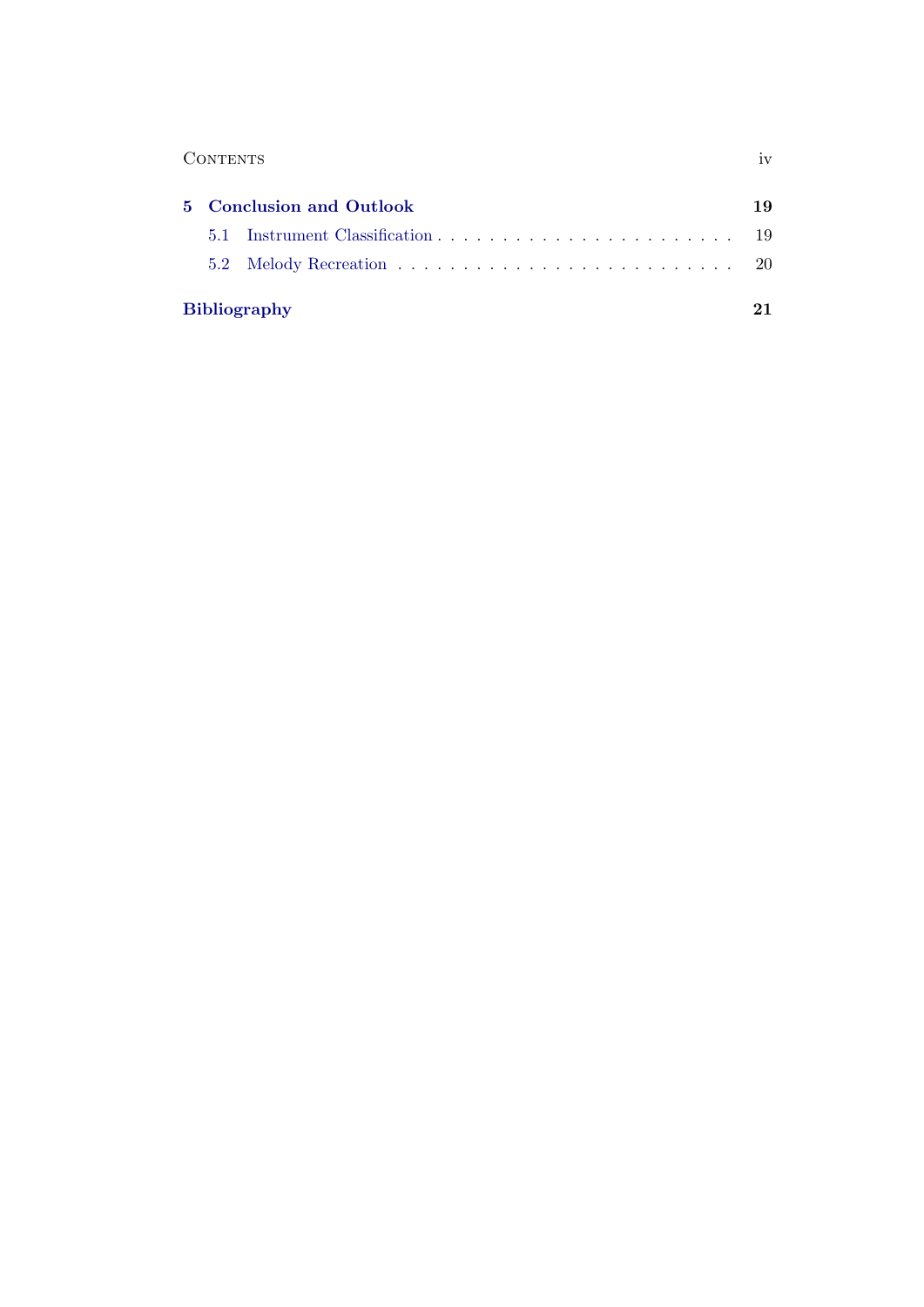## CHAPTER<sub>1</sub> Introduction

## <span id="page-5-1"></span><span id="page-5-0"></span>1.1 Motivation

Making music is easy. Everyone can sit in front of a piano and hit some keys. Of course the probability that this approach is going to result in pleasant sounds is not very high. The task of generating good music is much harder. Since Sonic Pi[\[1\]](#page-25-1) came along, every programmer can use his coding skills to generate some music. This enables a programmer to skip the step of learning how to play an instrument. Although the transition from music to good music might happen faster using Sonic Pi, there is still work to do in order to reach a certain level of quality. The technical skill of an instrumentalist is not the only criterion for good music. Thus, the real question is: What is good music? Can a computer learn to distinguish between good and bad music?

In this thesis we try to answer this question by considering music reproduction. We look for a computer program that can reconstruct the Sonic Pi code used to produce an audio file while only having access to this audio file. To this end, a program first has to identify the instrument which plays the melody in the sound file, and then it has to reproduce the melody itself.

We start by using Sonic Pi to create a data set of melodies. We then implement an instrument classifier relying on the LSTM architecture, which is a special kind of recurrent neural network (RNN). We use the data set generated by Sonic Pi to train our classifier and then improve the LSTM network to perform better on sound files that were created using real instruments. Furthermore, we adapt our classifier to not only work reliably on melodies played on one instrument but also consider the more difficult case of multiple instruments per audio file.

In the second part of the thesis we use LSTM networks to extract the pitches of a melody. Again, the network is trained on a set of audio files generated by Sonic Pi. We compared different representations of the train data and discovered that the model provides the best results if it is supplied with a representation that combines data from both frequency domain and time domain.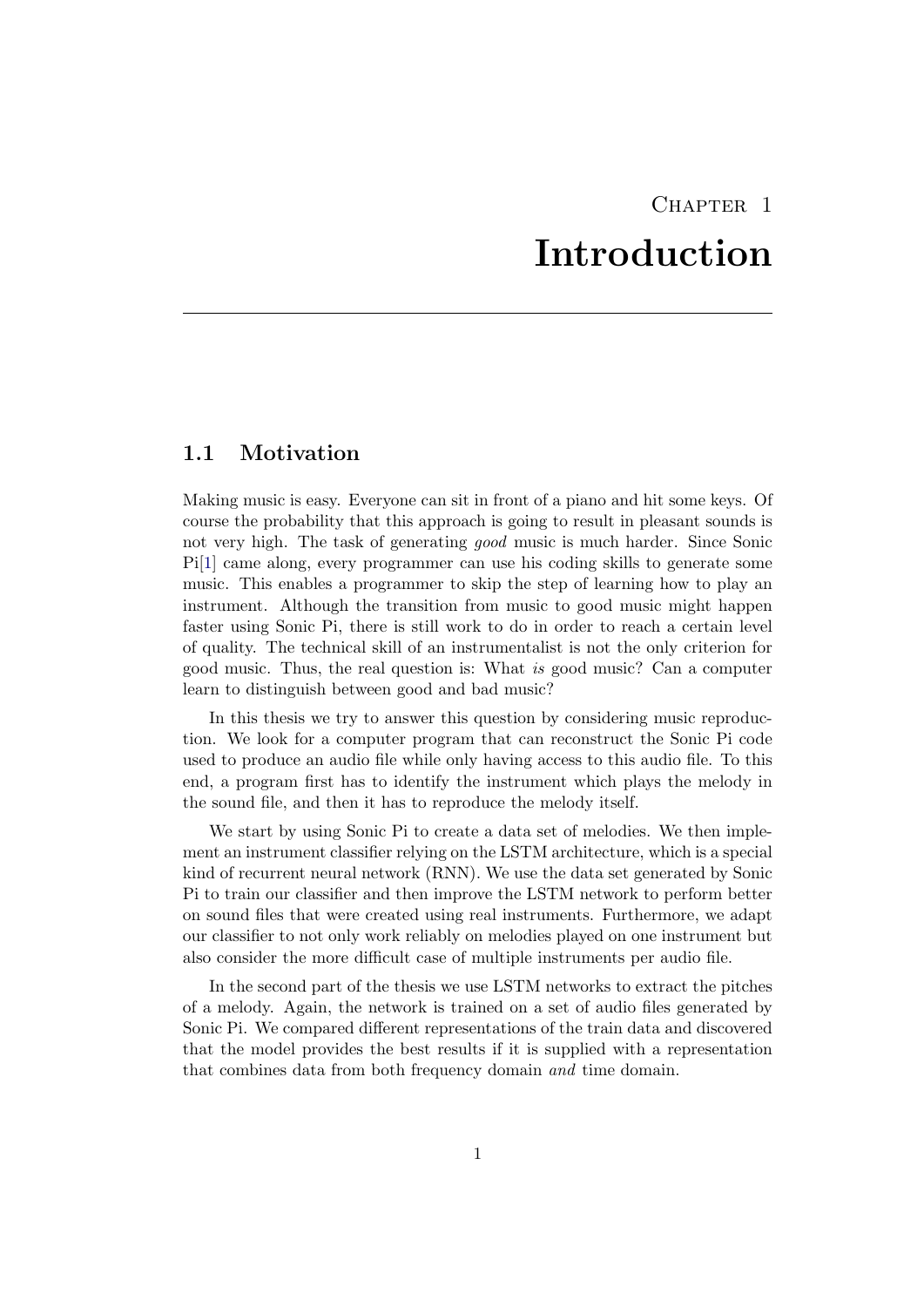#### 1. INTRODUCTION 2

### <span id="page-6-0"></span>1.2 Related Work

Both instrument classification and pitch detection are topics which have been researched before. Especially for pitch detection there are multiple known algorithms. Gerhard gives an overview of the history of pitch detection and lists the most widely used algorithms for both time domain and frequency domain[\[2\]](#page-25-2).

Machine Learning techniques are used frequently to tackle the problem of pitch detection. For example Ozbek et al. examine the use of a likelihoodfrequency-time (LiFT) analysis designed for automatic transcription of music using Support Vector Machines (SVM)[\[3\]](#page-25-3). They use the information obtained by the LiFT analysis to extract features from the samples before relying on linear, polynomial and radial basis function kernels to extract the pitch. In contrast to us they use classification to solve this task. We use a regression approach.

Also the idea to use neural networks for pitch detection is not new. As early as 1989, Sano et al. used them to model the functionality of the human ear [\[4\]](#page-25-4). Their final model focuses on preprocessing the impulse arriving at the ear. As input data they only use a frequency spectrum, while we experiment with data from both time and frequency domain.

Böck et al. use LSTM cells in bidirectional neural networks to perform polyphonic piano note transcription[\[5\]](#page-25-5). Similar to us, they use a single regression output layer instead of the more frequently used one-versus-all classification. For the training data they use a format based on a frequency domain representation obtained by using Short-Time Fourier Transforms (STFT) with different window lengths. In contrast to that we use the fast Fourier transform (FFT).

Copeland et al. build on SVMs to approach the problem of instrument classification[\[6\]](#page-25-6). They manage to improve their results by not only relying on a pure frequency domain representation but introducing more advanced features like autocorrelation coefficients. In our thesis we use a pure time domain representation to tackle the task of instrument classification.

Graves et al. introduce Bidirectional Long Short-Term Memory (BLSTM) networks and use them to tackle the task of phoneme classification[\[7\]](#page-25-7). Additionally, they compare the performance of BLSTMs to the results achieved by other learning models like unidirectional LSTMs, RNNs and multilayer perceptrons (MLP). Discussing the results of these comparisons they state that for their task BLSTMs outperformed almost any other neural network found in literature. Additionally, they point out that LSTMs also beat other neural networks when the training times are compared, that is LSTMs converge faster than other neural networks. As suggested by this paper, we build on LSTMs for all tasks tackled in our thesis.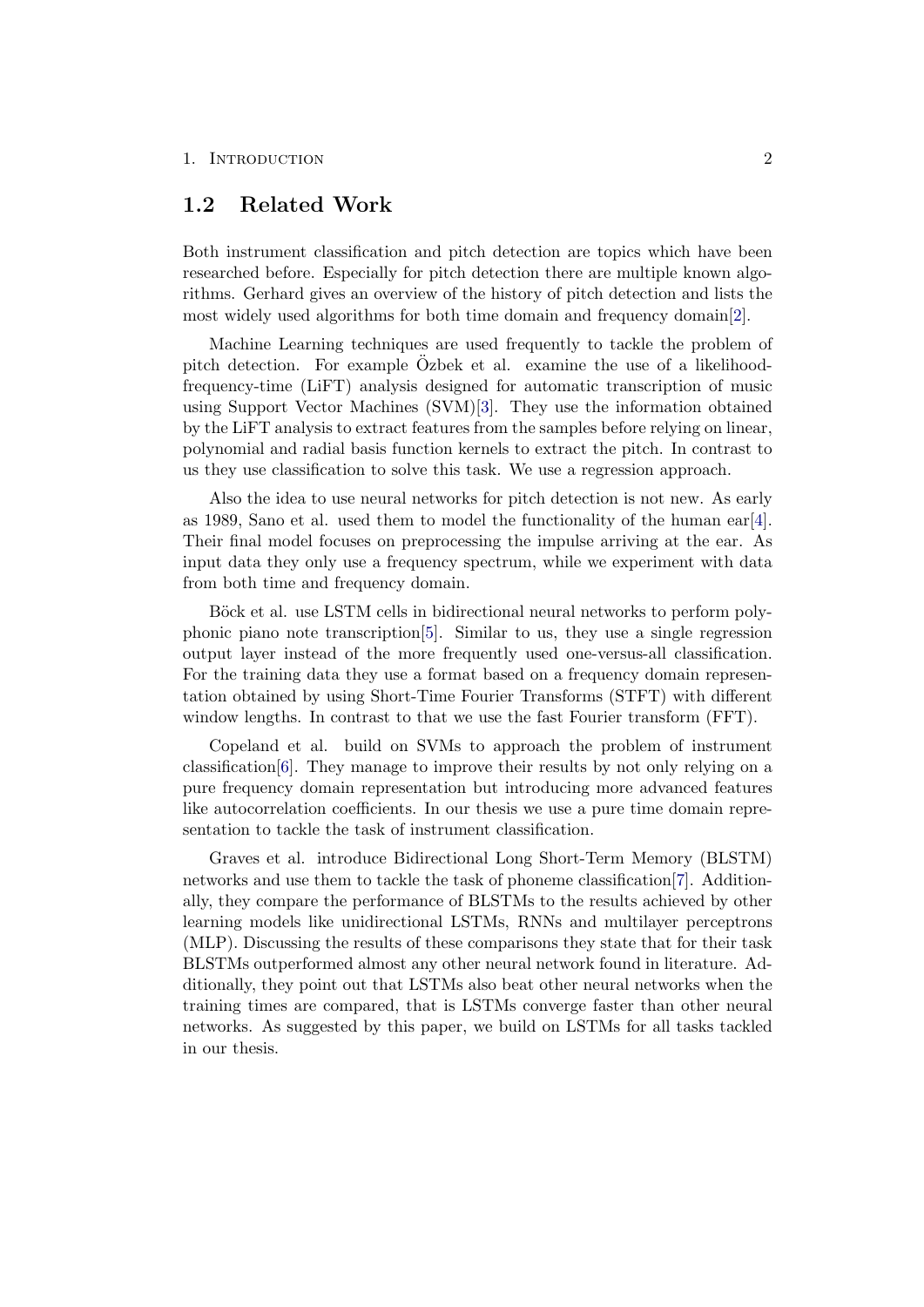## CHAPTER<sub>2</sub> Background

## <span id="page-7-1"></span><span id="page-7-0"></span>2.1 Sonic Pi

Sonic Pi promotes itself as the "live coding music synth for everyone" and as a "new kind of instrument"[\[1\]](#page-25-1). It is a computer program that allows to code pieces of music and play or record them. Sonic Pi makes it possible that one programmer replaces a whole band or an orchestra.

Originally, Sonic Pi was designed to teach programming[\[8\]](#page-25-8), because in order to achieve good sounds a user requires knowledge about many fundamental programming mechanisms like loops, modularization or threading. Sonic Pi is also very suitable for live performances, since sounds can be changed easily while they are playing.

Sonic Pi comes with a wide range of built in synthesizers, instruments and samples to be used for creating music. It offers a variety of commands to produce sounds and combine them. The possibilities range from replaying and combining recorded samples to providing melodies and tell Sonic Pi on which synthesizer to play them. Here we provide just one example of how to use Sonic Pi. The code shown in Figure [2.1](#page-7-2) prompts Sonic Pi to produce the most famous tunes of Beethoven Symphony No. 9 as soon as the run button is hit.

<span id="page-7-2"></span>

Figure 2.1: Melody in Sonic Pi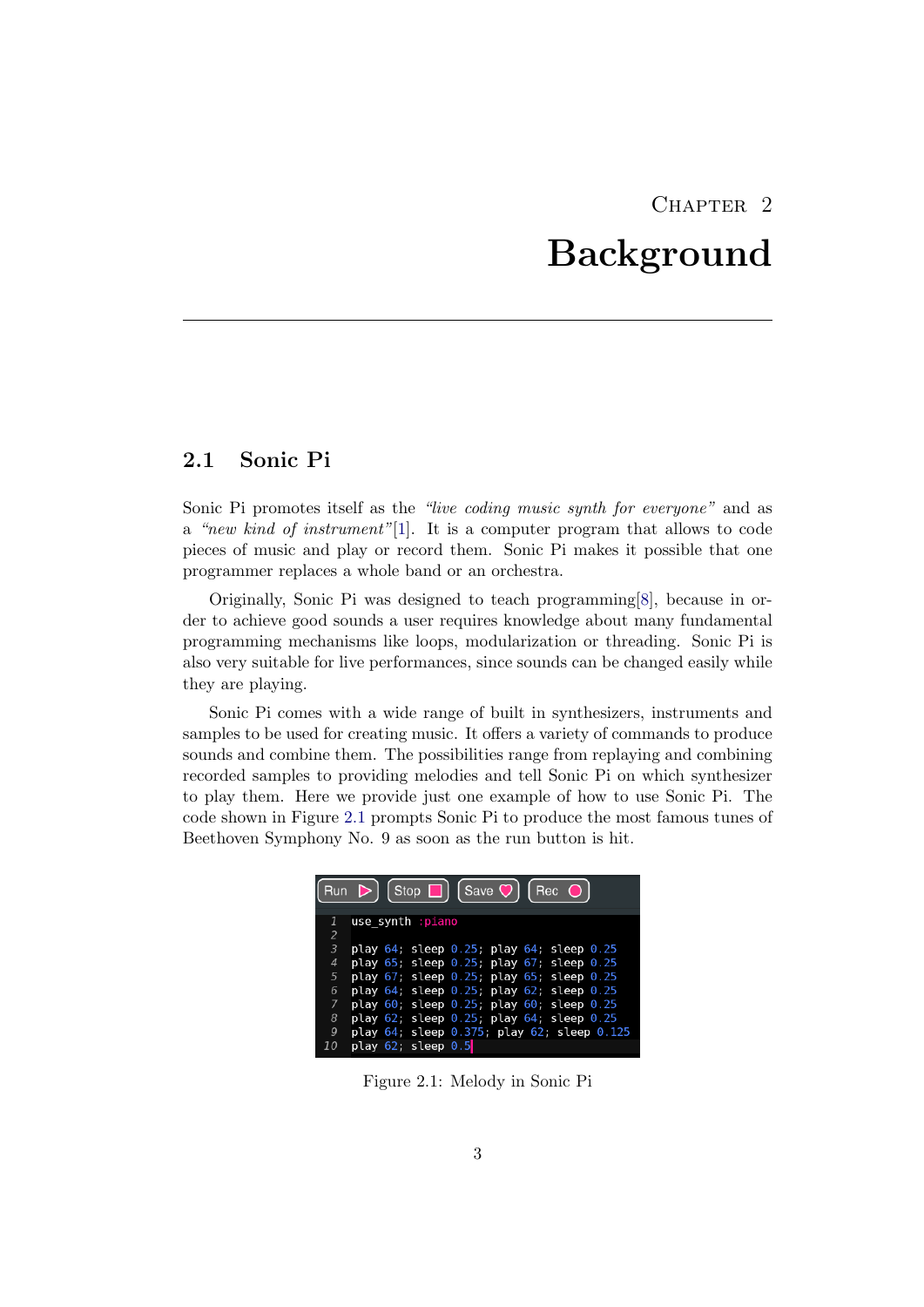#### 2. BACKGROUND 4

Sonic Pi uses integers to address pitches. For example the command play 64 prompts Sonic Pi to play the 64th tune of the piano. The time to sleep between two pitches is given in seconds.

#### Implementation

Behind the graphical user interface (GUI) of Sonic Pi there is a backend that runs the server responsible for executing the  $\text{code}[9]$  $\text{code}[9]$ . This backend communicates to the GUI via the message-based network protocol Open Sound Control (OSC), which was designed for communication between multimedia devices. Some of the benefits of OSC are "interoperability, accuracy, flexibility and enhanced organization and documentation"[\[10\]](#page-25-10).

## <span id="page-8-0"></span>2.2 Python Interface to Sonic Pi

#### <span id="page-8-1"></span>2.2.1 Using OSC Protocol

At the beginning of the thesis we decided to use Python for the programming parts, since there are several powerful frameworks and libraries to deal with Machine Learning Problems available in Python. The first task is to control Sonic Pi from a Python program by developing a python wrapper. Here we can use the fact that Sonic Pi internally uses the OSC Protocol to communicate between GUI and server. Sonic Pi specifies a port on which the server listens for incoming messages from the GUI. Thus, our wrapper can just send messages to this port. While the application program interface (API) of this communication is not officially documented because it is subject to change, the author of Sonic Pi provides an informal description[\[11\]](#page-25-11). To play a melody we can now send an OSC message containing the corresponding code from our wrapper to the specified port. In this message we need to state /run-code as target and Sonic Pi will play the melody just as if we hit the run button in the GUI.

#### <span id="page-8-2"></span>2.2.2 Implementation

The most important part of the wrapper is the class SonicPi. It handles the setup of the connection to the Sonic Pi server in its constructor. The class provides several methods to add code to a string called RUN ARG which contains the code to be sent to /run-code. The method commit-run is the equivalent of hitting the run button in the GUI. Furthermore, the class includes functionality to save a played sound into a wave file.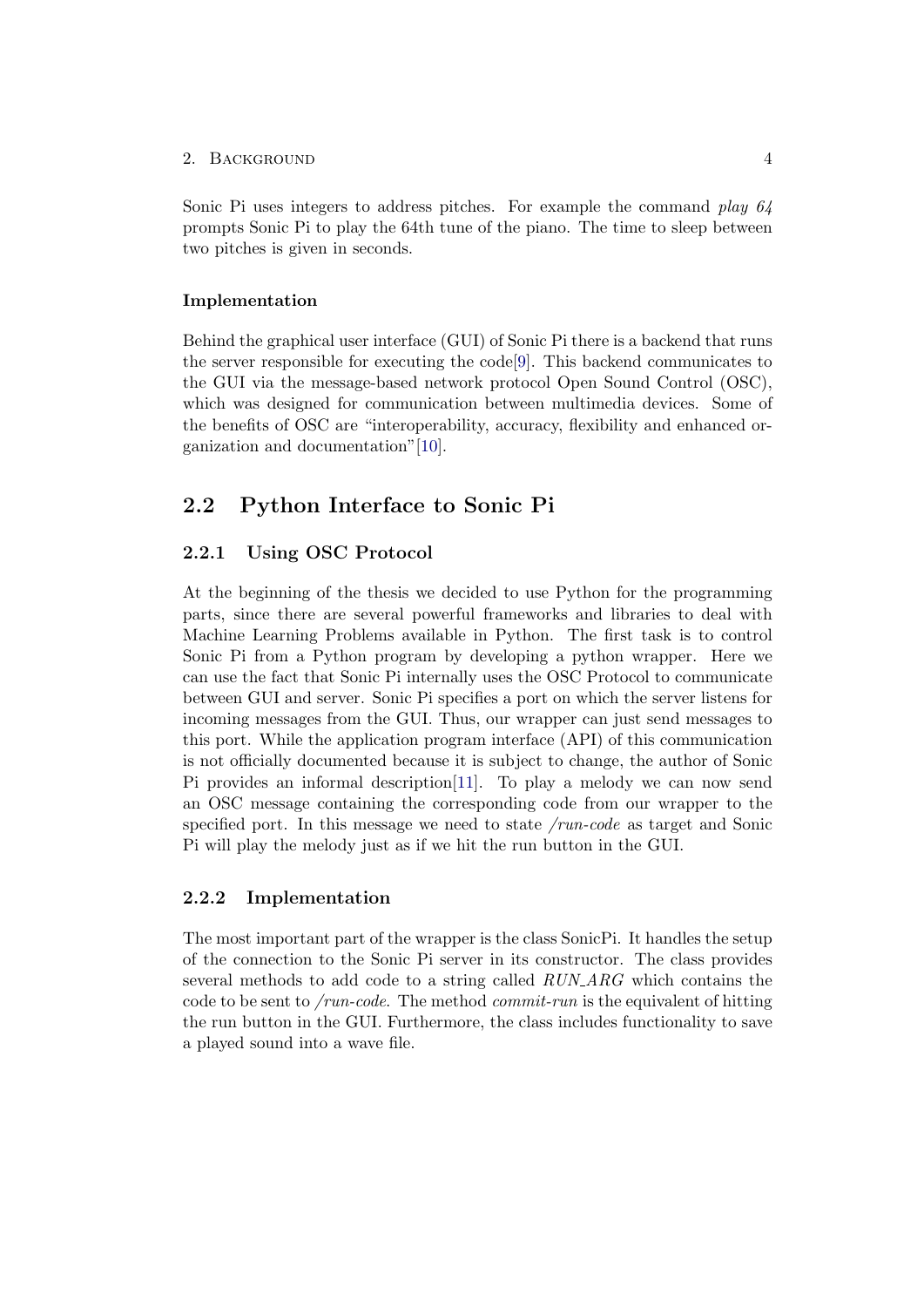#### 2. BACKGROUND 5

#### <span id="page-9-2"></span>Adding Instruments

One very useful property of Sonic Pi is that the user can specify the rate at which a sample is played. We use this to include instruments which are not provided by Sonic Pi in a similar fashion as in [\[12\]](#page-25-12). Virtual Playing Orchestra[\[13\]](#page-26-0) provides several sets of instrument samples which contain just one pitch of an instrument each. Changing the rate at which such a sample is played changes the pitch. Since the frequency difference between two pitches that are next to each other is approximately constant, we can use one sample to produce several pitches. For example if we have a sample which contains the pitch a2 we can just play it at note 1.050469292 ( $\approx$   $\frac{12}{9}$ ) to get  $e^{\#2}$ rate 1.059462323 ( $\approx \sqrt[12]{2}$ ) to get  $a^{\#2}$ .

Because we want to be able to use the same functions for built-in and sampled instruments, we adopt the convention from Sonic Pi to address pitches using integers. For sampled instruments this is realized by introducing one dictionary per instrument. That dictionary uses the desired pitch as key and a tuple whose entries are the sample name and the rate as value.

#### <span id="page-9-0"></span>2.2.3 Sample Creation

For the Machine Learning tasks we need a set of music samples played on different instruments. To get this we write a python program that creates such a set using the wrapper just described. Since we want to cover a range of samples as big as possible, we create those samples almost completely randomly. But since real music is not random either, we have to specify some rules. The algorithm has to stick to a certain scale and to a pitch range which is defined per instrument. Also, the samples have a minimal and a maximal length. Besides that, the program can choose many parameters randomly including the chords, how many pitches to play per chord and how long a chord is played. The samples are stored in wave files [\[14\]](#page-26-1).

One problem we faced in the task of creating this sample set is that the Sonic Pi functionality of saving records is the digital analogue of holding a microphone next to an instrument. That means Sonic Pi records only in real time what it sends to the speaker and thus it takes one hour to produce one hour of music.

## <span id="page-9-1"></span>2.3 Neural Networks

The basic building blocks of a neural network are called neurons. This name was chosen because they are inspired by biological neurons also known as nerve cells[\[15\]](#page-26-2). Neurons are simple computational units that take inputs and produce outputs.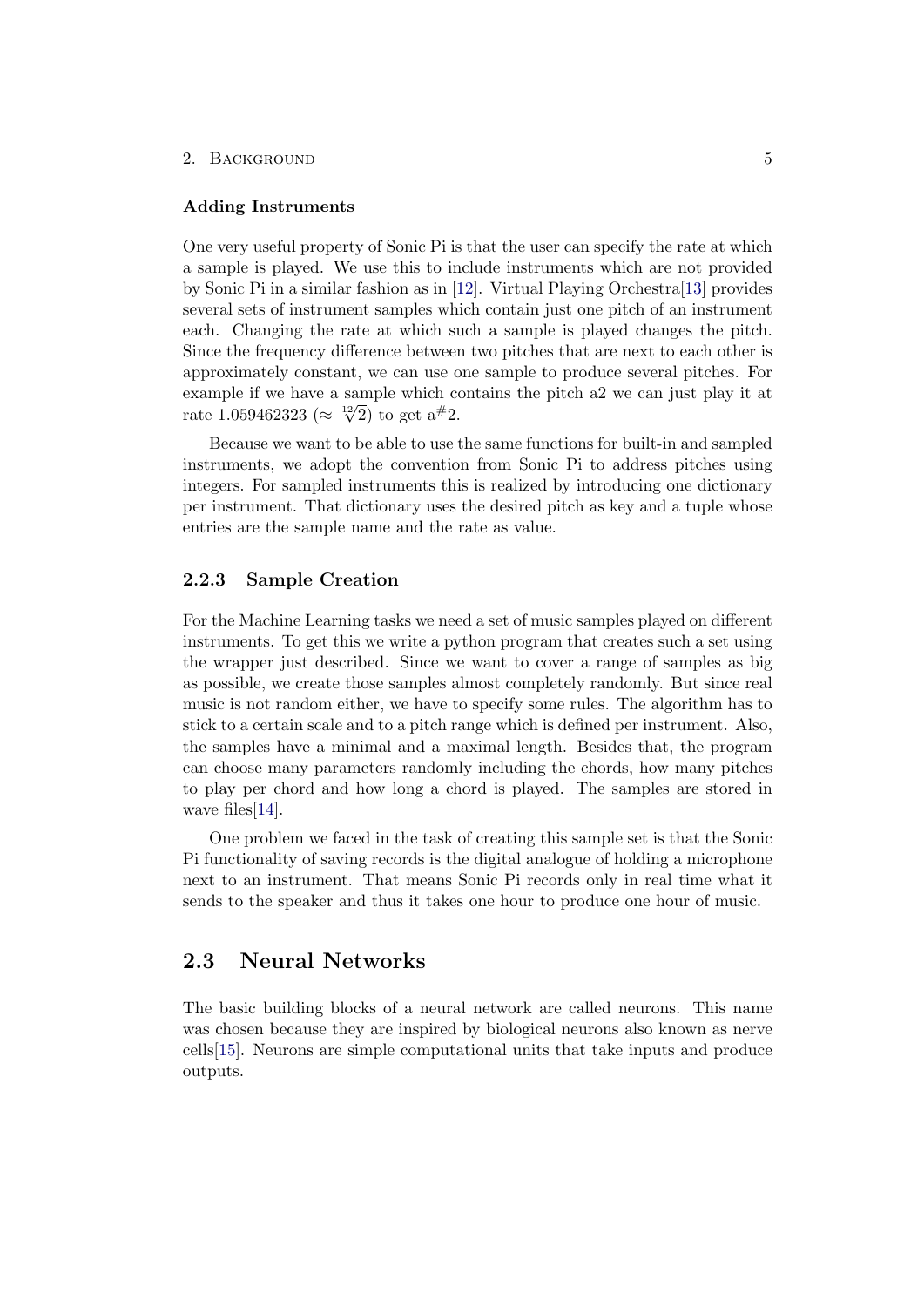#### 2. BACKGROUND 6

In a neural network neurons are combined into several layers, which can have an arbitrary number of neurons. Every neuron of layer  $i - 1$  is connected with each neuron of layer  $i$ . These connections are given by weights which are multiplied with the outputs of the neurons on layer  $i - 1$  to produce the inputs for the neurons on layer i. Training a neural network model is about finding the optimal values for these weights. A neural networks with  $n$  layers implements a function  $F(x)$ , where x is the input of the first layer,  $x_i$  the output of layer i and  $F(x)$  the output of the last layer. In this basic case this can also be expressed as:

$$
x \equiv x_0 \to x_1 \to \dots \to x_n \equiv F(x) \tag{2.1}
$$

Such neural networks are also known as feedforward neural networks or MLPs.

Apart from feedforward neural networks there are also RNNs. In contrast to feedforward neural networks, RNNs allow data to flow forward and backward.

The problem of conventional RNNs is that the errors tend to either "blow up or vanish while flowing backward"[\[16\]](#page-26-3). To solve this problem Hochreiter et al. introduced the LSTM architecture[\[16\]](#page-26-3). LSTM networks are well suited for processing sequences with high correlation between subsequent elements. The audio files we are working with are wave files and store the audio signal simply as a sampled wave  $[14]$ . Thus we deal with sequences of subsequently correlated elements. For this reason we chose to rely on LSTM networks for this thesis.

### <span id="page-10-0"></span>2.4 Keras

Keras[\[17\]](#page-26-4) is an API written in Python that was specially designed for working with neural networks and thus offers mechanisms to build them very fast. A user can specify the parameters of the network he wants and Keras builds that network using libraries like TensorFlow[\[18\]](#page-26-5) or Theano[\[19\]](#page-26-6). Keras is user-friendly as it minimizes the time to get from a network sketched on a piece of paper to a working model. It is also easy to connect several models and to add new modules.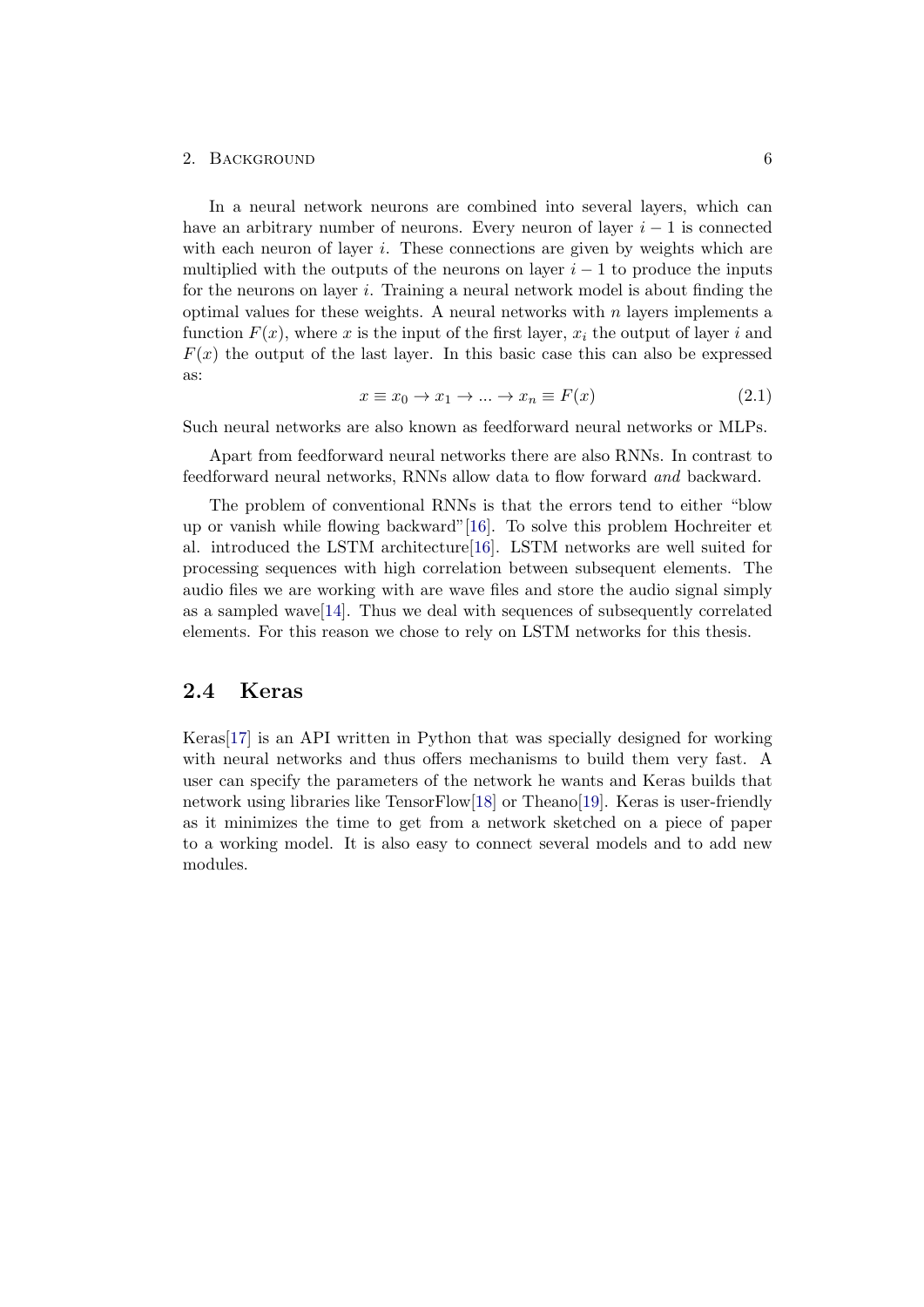## CHAPTER 3

## <span id="page-11-0"></span>Instrument Classification

## <span id="page-11-1"></span>3.1 Motivation and Problem Statement

Humans can learn to distinguish the sounds of different instruments quite fast. A couple of examples are enough for most people to learn to keep piano and flute melodies apart. Thus, there must exist some attributes according to which humans can decide that. It should be possible for a computer to find such attributes and acquire the same capability of classifying different melodies according to the instrument which plays them.

The goal of this classification task is to find a model that learns a representation of a melody according to which it can decide what instrument plays the respective melody. We start by assuming that a melody consists of pitches of exactly one instrument. Later we relax this requirement and look for a model that can predict all instruments encountered in a audio file. Our sound files can contain pitches of the following set of instruments: piano, trumpet, clarinet, flute and viola. Piano is the only instrument of this set which is provided by Sonic Pi as built-in synthesizer. We added the other instruments using the method described in [2.2.2.](#page-9-2)

## <span id="page-11-2"></span>3.2 Implementation

To reuse as much code as possible we first implement a class InstrumentsClassifierBasic from which all other versions inherit. This class contains a collection of all learning models used, and functionality to choose, train and test a model. It further provides the methods used to document the performance of the models according to the metrics specified for the particular version of the classifier. We decided to use this structure because we want to allow that different versions can construct the train and test set in different ways. All the same, we want to have the models gathered at one place.

In spite of allowing different methods to construct the train and test set, all of them have to follow some guidelines. A user can specify the length of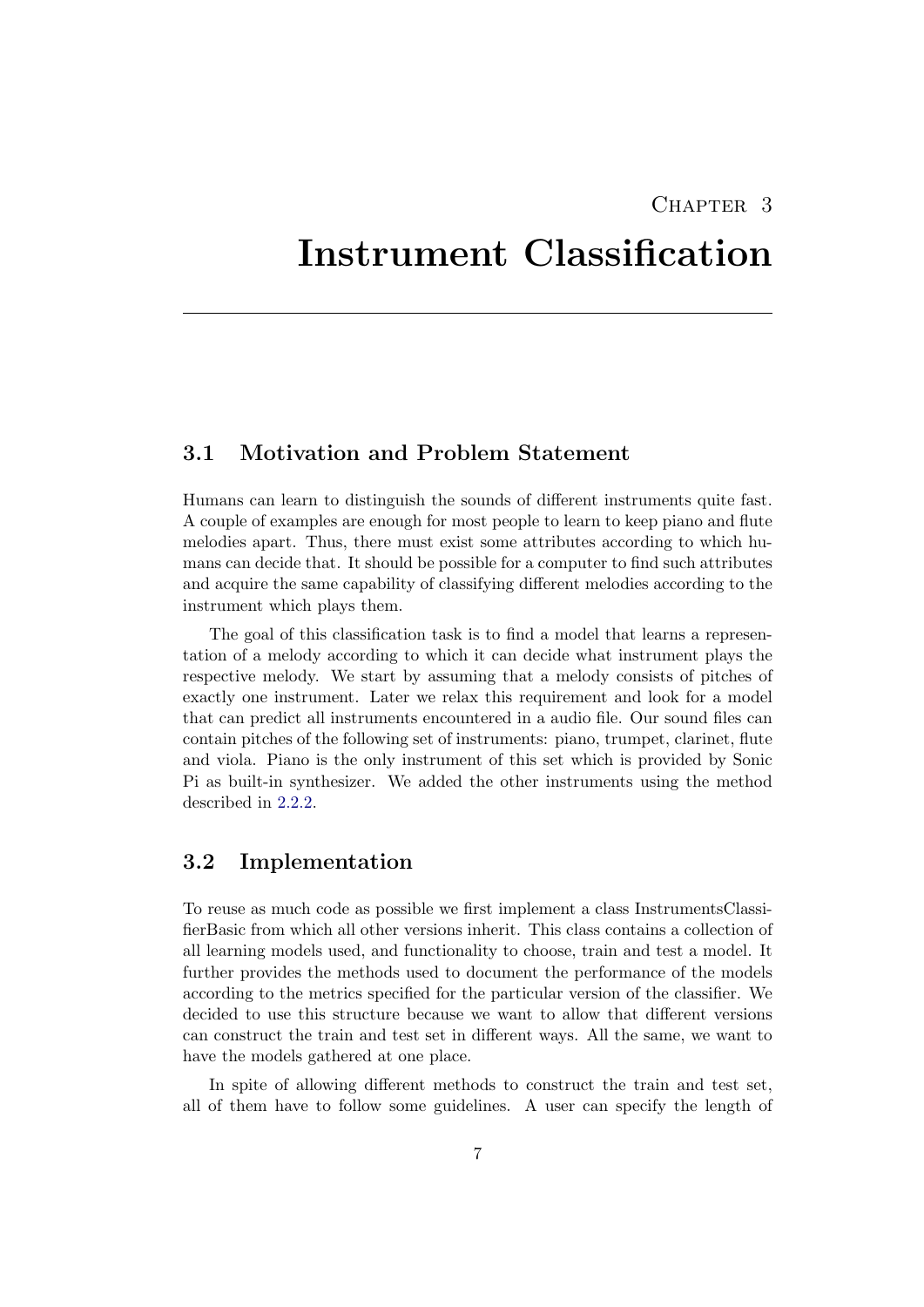the audio-snippets in the train and test set by setting the parameter *scope\_size*. Additionally, the user can set the downsample factor as well as the batch size and the number of epochs used to train the model. Further, a user can specify which and how many instruments are used in his training set.

For the documentation of results we used a method that writes all parameters used to a CSV file. This includes the name of the model, the number of epochs, the size of the snippets and many more. Most importantly, it includes the train and test scores according to the metrics used in the respective version.

#### <span id="page-12-0"></span>3.2.1 One Instrument

The first requirement in order to solve the first task is to have a train and a test set which only contain melodies played on exactly one instrument. To generate these we adapted our snippet producing routine presented in [2.2.3.](#page-9-0) In order to ensure that the model decides according to the instrument used, we build a part of the train set by defining melodies and generating one snippet per instrument for each of these melodies.

While generating the sets, we chose to include the names of all instruments used to generate a wave file into the filename. This enables us to use the filename to build our target matrix while reading the snippets. We define the target matrix M as follows:

$$
M_{i,j} = \begin{cases} 1 & \text{if instrument } j \text{ appears in snippet } i \\ 0 & \text{otherwise} \end{cases} \tag{3.1}
$$

Since we are working with only one instrument per snippet and there are no empty snippets, every row of  $M$  contains exactly one non-zero entry.

The first model we use for this task contains two LSTM Layers consisting of 64 LSTM cells each and a Dense Layer on top, which uses softmax[\[20\]](#page-26-7) as activation function to perform the classification. Softmax is a function that operates on a vector  $z$  of length  $n$  as follows:

$$
\sigma(z)_j = \frac{e^{z_j}}{\sum_{k=1}^n e^{(z_k)}}\tag{3.2}
$$

Softmax computes a probability distribution, thus in our case every entry of the prediction vector represents the probability that the corresponding snippet was generated by the respective instrument. Classification can be achieved by taking the maximum entry of this vector.

We use cross entropy  $[21]$  as loss function. Cross entropy is a function computed upon two probability distributions. For two discrete probability distribu-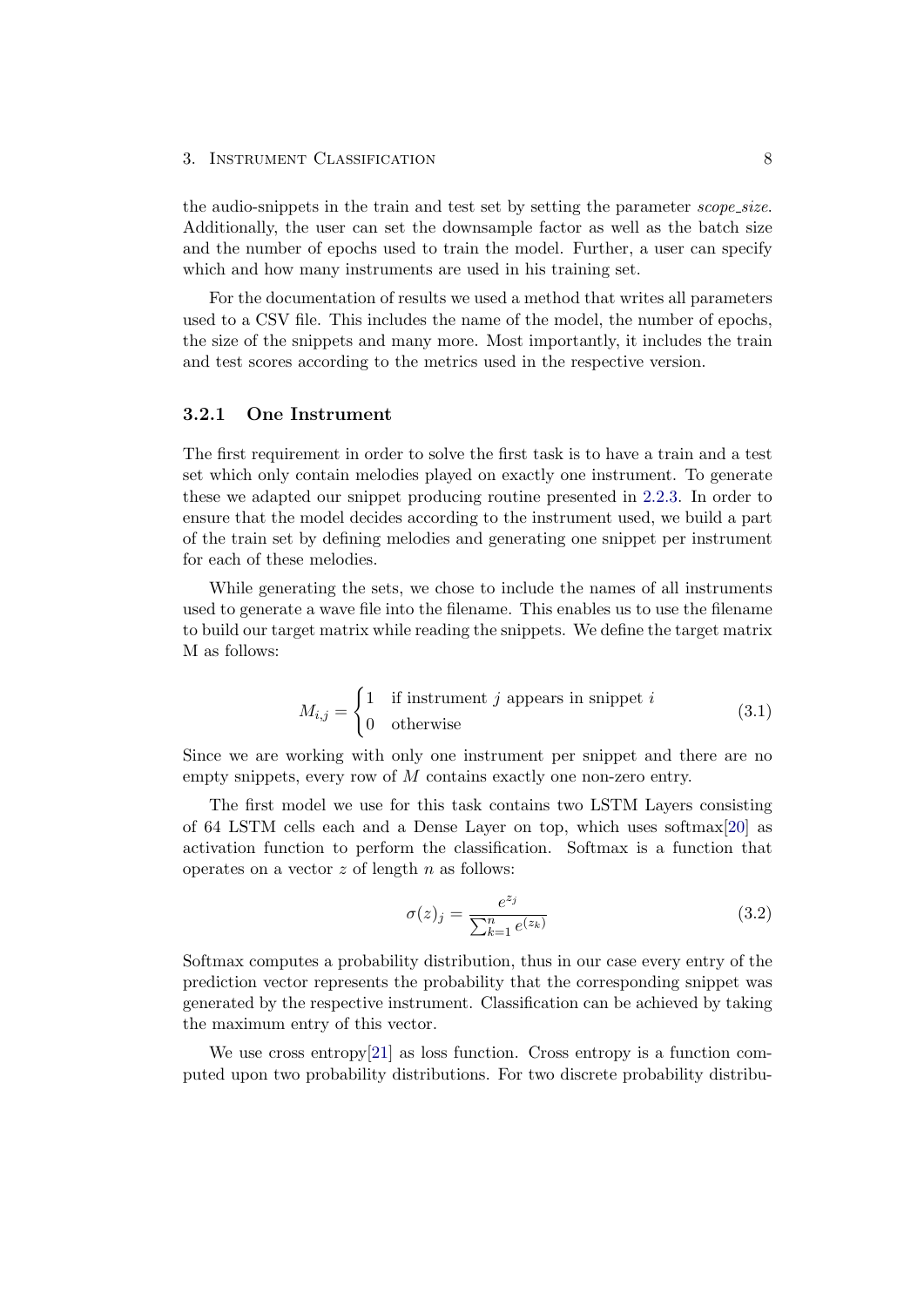tions  $p$  and  $q$  it is defined as follows:

$$
H(p,q) = -\sum_{x} p(x) \log q(x) \tag{3.3}
$$

We train the model using the optimizer rmsprop[\[22\]](#page-26-9). Rmsprop is a gradientbased optimizer which normalizes the gradients by considering the magnitude of recent gradients[\[22\]](#page-26-9).

To evaluate the performance of the model, we compute the classification accuracy which is defined as the fraction of the number of correct predictions over the total number of predictions. We train this model on a set that contains 1000 snippets and test it on a set which consists of 150 snippets. We obtain the following results:

|          | Train Set   Test Set |  |
|----------|----------------------|--|
| Accuracy | 0.99                 |  |

As expected, our model works well on the data produced by Sonic Pi. Now we also want to know how good our model performs on real music. Keras offers the possibility to save a trained model to use it again in another context. To build our real music test set consisting of 1884 snippets we take songs from YouTube<sup>[\[23\]](#page-26-10)</sup>, which are played only on the instruments we used and slice them into pieces. For this real music test set our saved model yielded a classification accuracy of 0.17. Since we use five instruments this result is as good as we would expect a random classifier to perform.

We conclude that our model is not able to generalize to real music data. Therefore we need to try other techniques. We start by using an autoencoder. An autoencoder is a model that consists of an encoder that transforms the original input array into an intermediate representation and a decoder that reconstructs the original from the intermediate representation. The goal of an autoencoder is to reconstruct the input. After training the autoencoder we extract the encoder and use it to transform the input data to the intermediate representation. This intermediate representation is used as input for the classifier. The idea behind this approach is to abstract away the unnecessary information which seems to separate music data produced by Sonic Pi and real music files.

Additionally to using an autoencoder, we increase the size of the train set to 70,221 snippets. Running the whole program, which includes training the autoencoder and training the classifier, yields the following only slightly improved results:

|          |      |      | Train Set   Test Set   Real Music Test Set |
|----------|------|------|--------------------------------------------|
| Accuracy | 0.95 | 0.95 | 0.23                                       |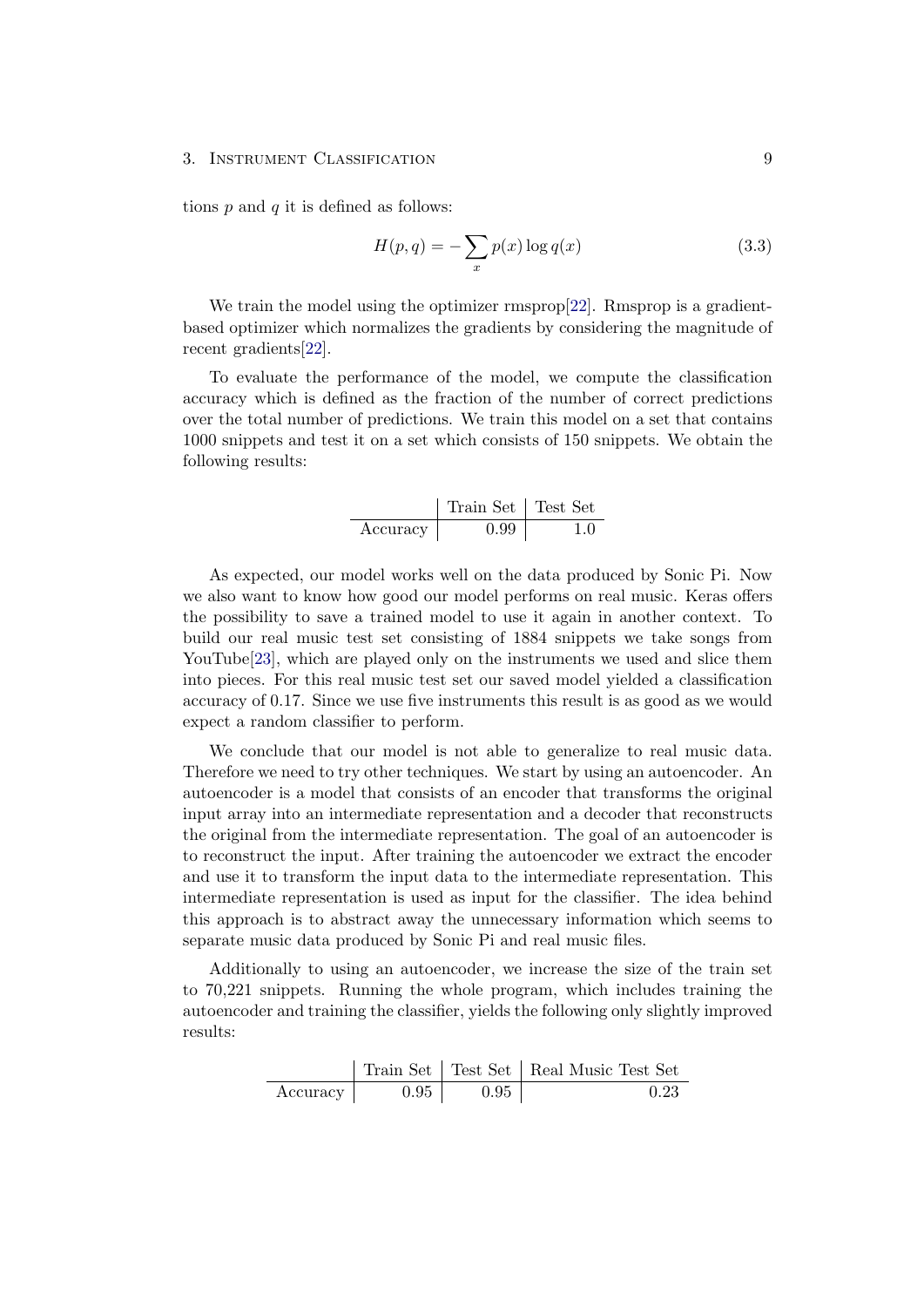The problem about this approach seems to be that a simple autoencoder is not task-sensitive. The autoencoder does not know what we consider a good intermediate representation. We would favour an intermediate representation which amplifies the differences between distinct instruments. Thus, we need to couple the tasks of reconstruction and classification together by optimizing the two objectives of reconstruction and classification in parallel. To achieve this, we use the fact that layers can be shared by multiple models in Keras.



<span id="page-14-1"></span>Figure 3.1: Final Classifier Model

Our final model consists of an autoencoder and a classifier which share the layers of the encoder as shown in Figure [3.1.](#page-14-1) Training the autoencoder and the classifier alternately ensures that we get good results for both reconstruction and classification. Running this final model yields the following results:

|          |      |      | Train Set   Test Set   Real Music Test Set |
|----------|------|------|--------------------------------------------|
| Accuracy | 0.86 | 0.84 | 0.35                                       |

#### <span id="page-14-0"></span>3.2.2 Multiple Instruments

The second task we tackle is to predict all instruments present in an audio file that contains sounds of multiple instruments. As in the previous task, the first step is to produce suitable train and test sets by adapting the method presented in [2.2.3.](#page-9-0) To generate snippets we use all combinations of instruments, and we determine that all instruments present in a snippet have to play at the same time. This way we ensure that it is always possible to extract all instruments contained in a snippet, no matter which scope is chosen.

In contrast to the previous task, we have to adapt the format of the target matrix and the way a prediction is taken. The target vector of a snippet in the train set is still a binary vector containing ones at the column indices of instruments that were used to generate a snippet. But since now there might be multiple ones in this vector, it is no probability distribution anymore. We have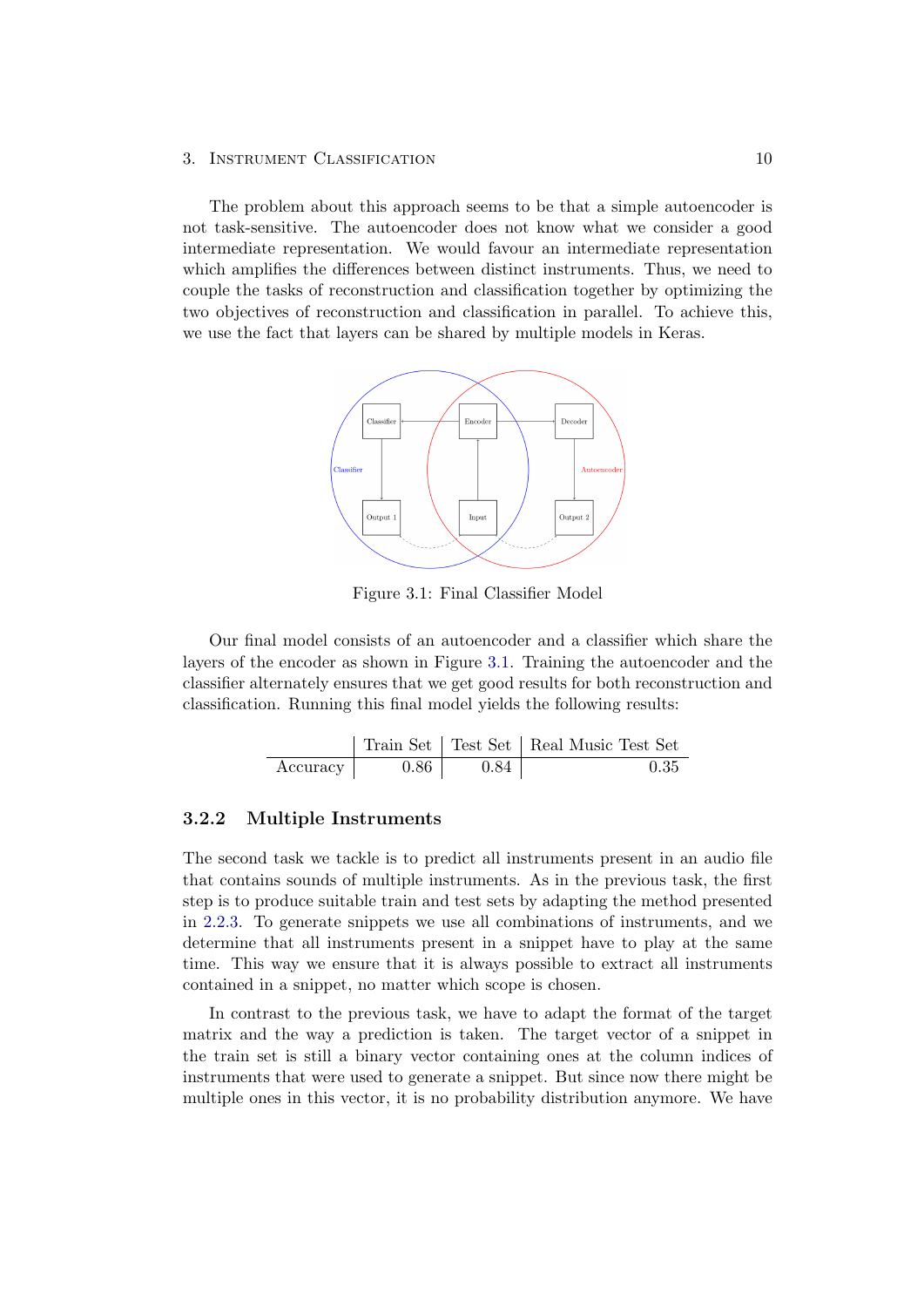to fix that in order to still be able to use cross entropy as loss function. Thus, we need to normalize all rows of the target matrix before training.

We use a model that consists of two LSTM layers with 64 cells per layer and one Dense layer on top, which performs the classification step. In contrast to the first task we have to change the activation function of this Dense layer from softmax to sigmoid[\[24\]](#page-26-11) because softmax provides a probability distribution. This is not favourable anymore, since we want multiple entries of our prediction to be high in the cases where multiple instruments are present. The sigmoid function is given by:

$$
S(x) = \frac{1}{1 + e^{-x}}
$$
\n(3.4)

We first consider the simplified subtask to perform classification on a set where each snippet contains tunes of exactly two instruments. The idea behind this is to see how much the accuracy decreases as soon as we release this restriction. This indicates how much the difficulty of the task increases. To document the performance we introduce three new measures:

- 1. We define exact matches score to be the percentage of snippets for which prediction and target are identical.
- 2. We define partial matches score to be the percentage of snippets for which the prediction and the target overlap.
- 3. As third measure we use the average hamming distance[\[25\]](#page-26-12). The hamming distance of two vectors corresponds to the number of entries in which the two vectors are different. This measure is more expressive than the partial matches score. Optimizing partial matches score can be achieved by always predicting all instruments, whereas for the average hamming distance there is no such cheat.

For the more restricted problem of two instruments per snippet we train the model on 3998 snippets and test on 1309 snippets. Training the model for 50 epochs results in the following classification accuracies:

|                          | Train Set   Test set |      |
|--------------------------|----------------------|------|
| Exact matches score      | 0.95                 | 0.92 |
| Partial matches score    | 1.0                  | O 99 |
| Average hamming distance | 0.06                 | 0.13 |

As expected, the results get worse when we relax the restriction and allow an arbitrary number of instruments per snippet. We increase the size of the model to 128 LSTM cells per layer, train it on 2983 and test it on 166 snippets. This process yields the following classification accuracies: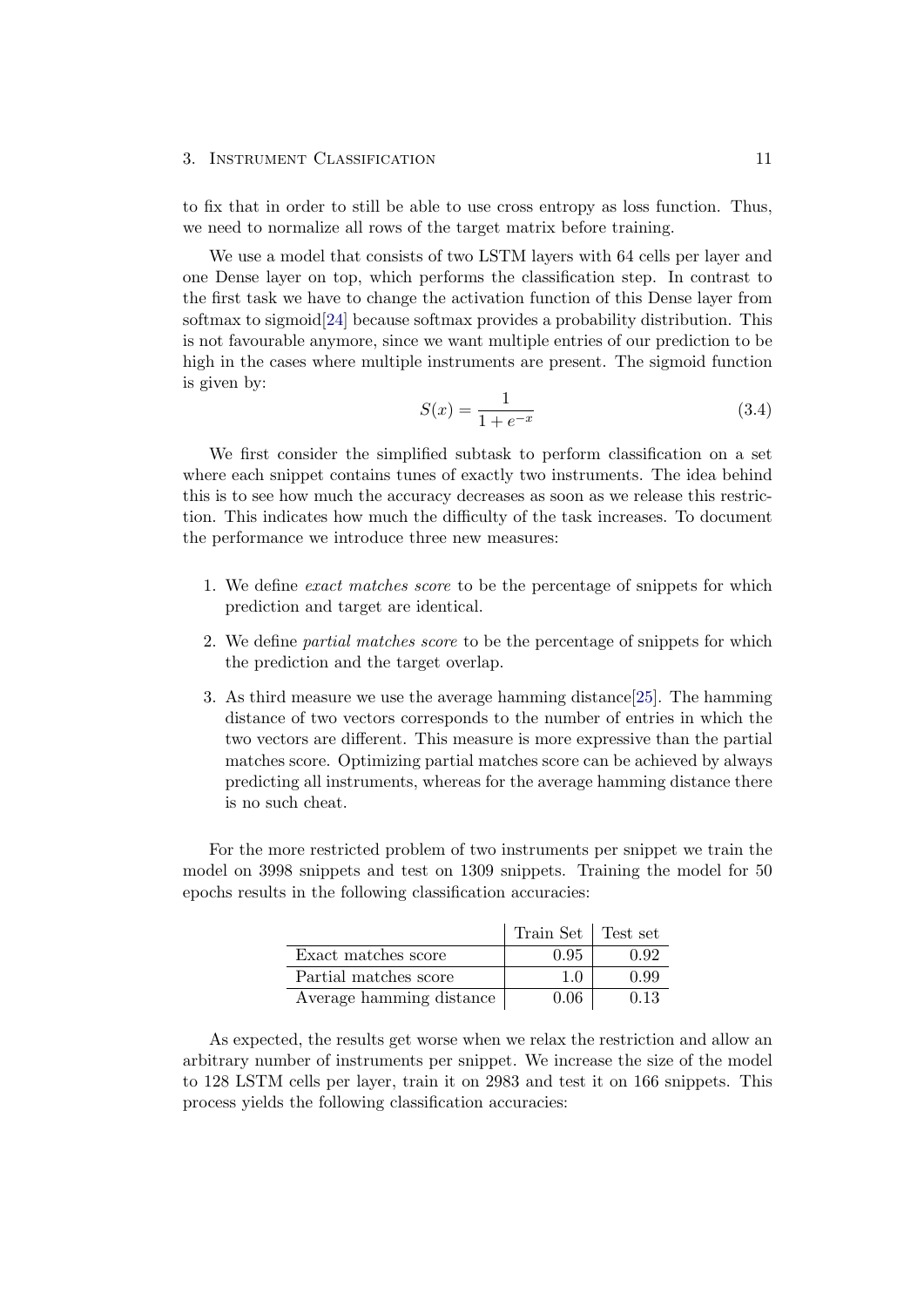|                          | Train Set Test set |      |
|--------------------------|--------------------|------|
| Exact matches score      | 0.47               | 0.23 |
| Partial matches score    | 1.0                | 10   |
| Average hamming distance | 0.75               | 1 26 |

To do better, we further increase the size of the model to 256 LSTM cells per layer. While this step results in an increased train accuracy, the performance on the test set is almost unchanged:

|                          | Train Set   Test set |      |
|--------------------------|----------------------|------|
| Exact matches score      | 0.73                 | 0.25 |
| Partial matches score    | 10                   | 10   |
| Average hamming distance | 0.3                  | 121  |

### <span id="page-16-0"></span>3.2.3 Discussion Of Results

#### <span id="page-16-2"></span>One Instrument

Although in the final version we manage to double the classification accuracy on the real music data set compared to our baseline model, the results are disappointing. They suggest that the data sets produced by Sonic Pi are not general enough to represent real music data and that we overfit to the Sonic Pi sound representation. To establish this we use the real music data set as validation set in training the classifier on the Sonic Pi data and compare the training loss and the validation loss. After the first epoch training loss and validation loss are similar but as the training loss decreases, the validation loss increases as shown in Figure [3.2.](#page-16-1)



<span id="page-16-1"></span>Figure 3.2: Development of training and validation loss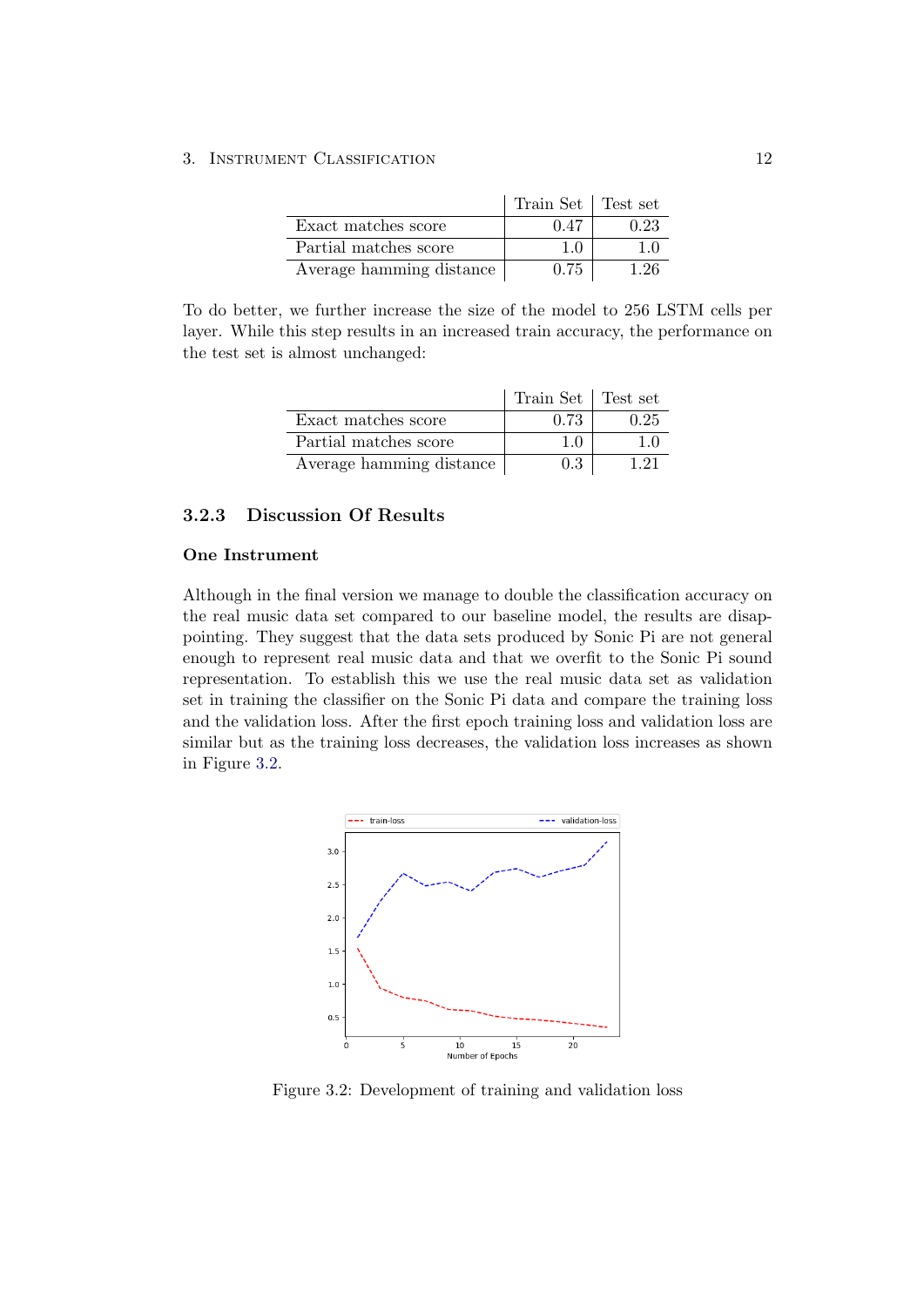In order to check the sanity of our real music data set, we split it into a train set and a test set consisting of 1,663 and 221 snippets respectively. We train and test our final model of the classifier on these newly created sets. Additionally, we create another train set which contains the snippets from the real music train set and 500 snippets generated by Sonic Pi. After training on this one, we test the model on the same real music test set we use for the real music train set. These two models result in the following accuracy scores:

|                            | Train Accuracy   Test Accuracy |      |
|----------------------------|--------------------------------|------|
| Using real music train set | 0.74                           | 0.44 |
| Using combined train set   | 0.65                           | 0.52 |

These results indicate a potential overfit to the train set. This does not come surprisingly given the size of the sets and considering that the real music data contains noise in contrast to the Sonic Pi data. We further observe that the train accuracy is roughly ten percent higher when we train on the Sonic Pi train set compared to training on the real music train set. This difference supports our assumption that the good results for the Sonic Pi data presented in [3.2.1](#page-12-0) arise from an overfit to the Sonic Pi sound representation. It also points out that classifying the real music data is a harder task than classifying the Sonic Pi snippets.

The occurrence of the overfit to the Sonic Pi sound representation could be an indicator that our snippet producing routine introduced in [2.2.3](#page-9-0) is not randomized enough. Thus, we would like to know how many different snippets our routine can produce. Based on this we would like to estimate how probable it is that our train set contains many duplicates.

For the final model we considered snippets with a length of 0.66 seconds. The snippets were extracted from the audio files such that they contain the maximal amplitude value occurring in the respective audio file. The number of melodies of this length that our routine can produce is given by the following formula:

$$
\sum_{i=2}^{7} (f \cdot r_i \cdot c_i) = \sum_{i=2}^{7} (f \cdot r_i \cdot 78^i) = 8.39 \cdot 10^{15}
$$
 (3.5)

f corresponds to a constant factor, which is defined by the number of possible combinations of instrument, scale and range for a particular melody.  $r_i$  denotes the number of different rhythm patterns of length i that can be built.  $c_i$  corresponds to the number of possibilities to occupy a given rhythm pattern of length i with pitches or chords. The bounds of the sum result from the fact that rhythm patterns consist of sleep durations between 0.1 and 0.4 seconds. These sleep durations are provided as arguments to the Sonic Pi command sleep as explained in [2.1.](#page-7-1)

Although it is possible that we have duplicates in our train set, we conclude that it is unlikely that we have many of them. But since the set of melodies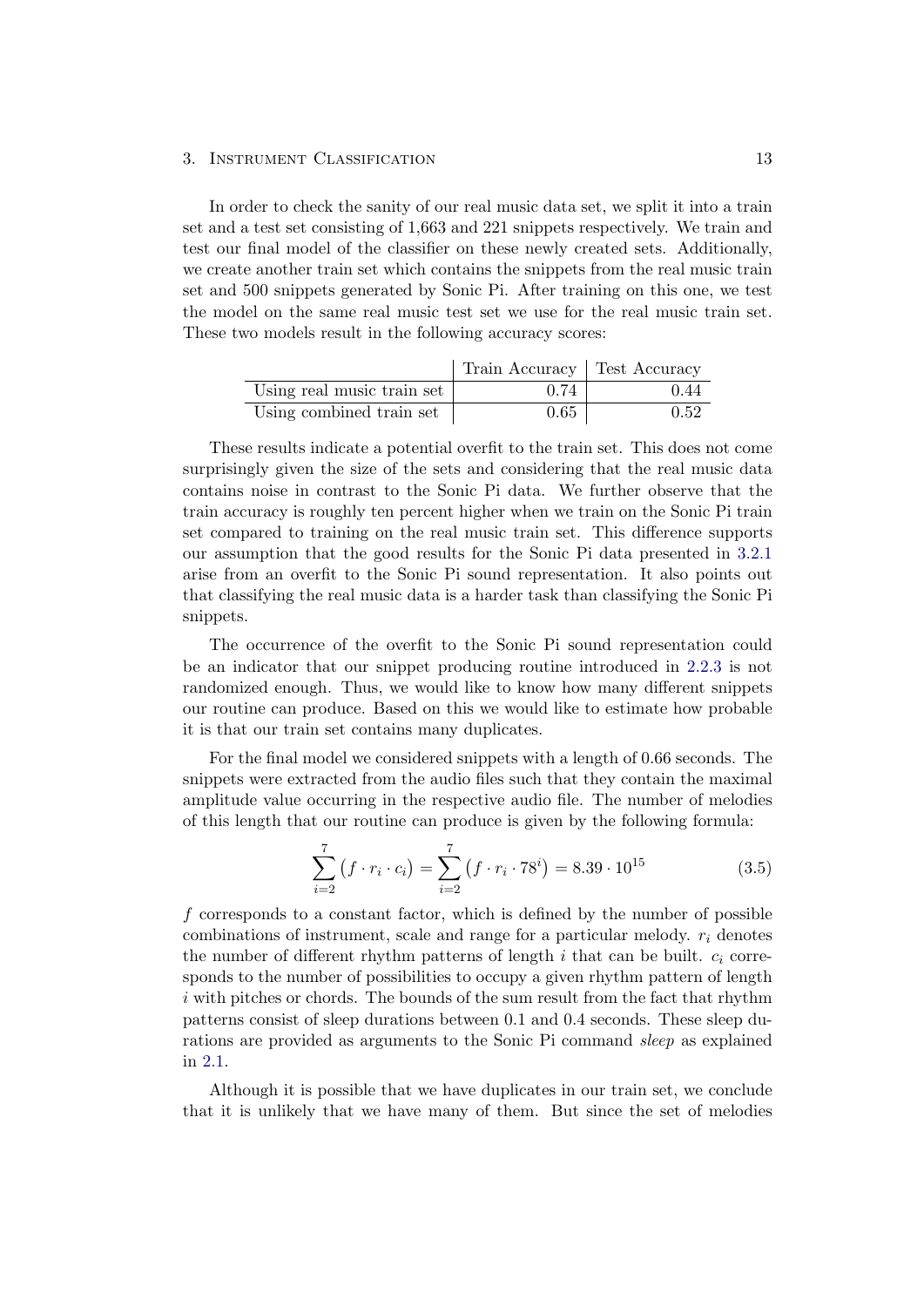that could be generated by our routine is roughly  $10^{10}$  times bigger than the set we actually produced, it is possible that we could improve the performance on our real music data set by further increasing our train set. To estimate whether this would be worthwhile, we run the final model again on smaller data sets and compare the results:

|       |      |      | Size of Train Set   Train Set   Test Set   Real Music Test Set |
|-------|------|------|----------------------------------------------------------------|
| -500  | 0.98 | 0.96 | 0.31                                                           |
| 1982  | 0.94 | 0.89 | 0.34                                                           |
| 70221 | 0.86 | 0.84 | 0.35                                                           |

As the results almost not improve while we add more snippets to the data set, we stop generating more snippets.

We conclude that there is a general difference between wave files generated by Sonic Pi and our real music wave files. To establish this we look at the mean[\[26\]](#page-26-13) and the standard deviation[\[27\]](#page-26-14) of our sound files. We first want to know if it is possible to distinguish sound files generated by Sonic Pi and real music sound files only considering their mean and standard deviation. In order to figure this out, we implement a simple classifier using one LSTM layer consisting of 16 cells and one Dense layer with softmax as activation function. We generate a train set consisting of 700 Sonic Pi and 1,663 real music wave files and a test set which contains 490 Sonic Pi and 221 real music snippets. Each wave file is transformed to a vector that only contains the mean and the standard deviation of this wave file before it is provided to the classifier. Training this classifier results in the following accuracies:

Train Set Test Set Accuracy 0.76 1.0

Training for one epoch is enough to achieve a perfect test score. Thus, deciding if a wave file was generated by Sonic Pi or is part of our real music data set is possible, even if we only consider its mean and standard deviation. This finding confirms our assumption that our real music wave files and our Sonic Pi wave files are different.

Additionally, we would like to know if it is possible to classify the snippets according to their instrument only based on their mean and standard deviation. For this task we use a classifier consisting of two LSTM layers with 128 cells per layer and a single Dense layer with softmax as activation. We use the same data as in the task of distinguishing between Sonic Pi and real music wave files and get the following accuracies: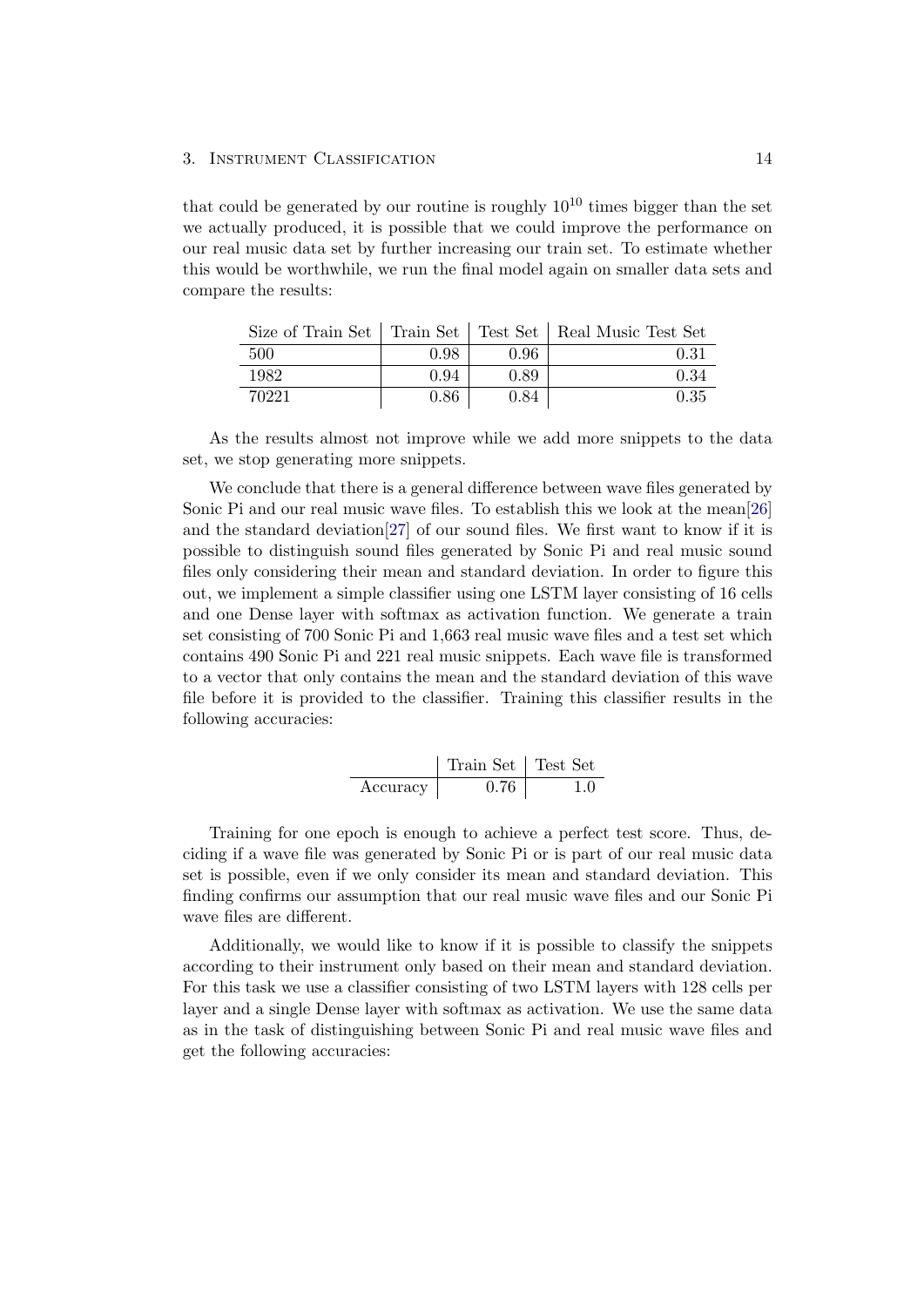|                      | Train Set |          | Sonic Pi   Real Music   Combined |          |
|----------------------|-----------|----------|----------------------------------|----------|
|                      |           | Test Set | Test Set                         | Test Set |
| Sonic Pi Train Set   | 0.45      | 0.44     | 0.02                             | 0.31     |
| Real Music Train Set | 0.48      | 0.19     | 0.55                             | 0.30     |
| Combined Train Set   | 0.40      | 0.19     | 0.52                             |          |

Training on the set that includes both Sonic Pi and real music snippets yields a much better test score on the real music test set than on the Sonic Pi test set. This gap indicates that the distribution of sounds generated by our snippet producing routine [\(2.2.3\)](#page-9-0) using a particular instrument in Sonic Pi does not match the distribution of sounds produced by the corresponding real instrument.

#### Multiple Instruments

While we increase the complexity of our problem, we observe that the performance of our classifier steadily decreases although we increase the size of the model. In the following table we compare the accuracies of the different models on the respective Sonic Pi test set according to the metrics exact matches score (ExactMS), partial matches score (PartMS) and average hamming distance (AHD) defined in [3.2.2](#page-14-0)

|                  | $ExactMS$   PartMS |      |      |
|------------------|--------------------|------|------|
| One instrument   | 0.99               | 0.99 | 0.02 |
| Two instruments  | 0.92               | 0.99 | 0.13 |
| Five instruments | 0.25               | 10   | 121  |

This decline of performance is no surprise. In [3.1](#page-11-1) we state that humans can learn to reliably classify instruments according to their sound characteristics quickly. But the sound of an instrument is harder to identify if it does not come isolated. For five available instruments the task of assigning a sound file to the set of instruments used to generate it is more challenging for humans than recognizing a single instrument. Thus, we expect that the task is also more difficult for a computer and the results confirm this assumption.

To establish that the task of classification gets harder for humans as soon as more instruments are involved we perform an experiment. We try how reliably we can classify the different sounds with our own ears. For every task we take 50 snippets, listen to the sound once and try to assign it to the correct set of instruments. This results in the following classification accuracies:

|                  | ExactMS | $ $ PartMS |      |
|------------------|---------|------------|------|
| One Instrument   | 10      | 1.0        | 00   |
| Two Instruments  | 0.91    |            | 0.18 |
| Five Instruments | 0.45    | 1.0        | 0.79 |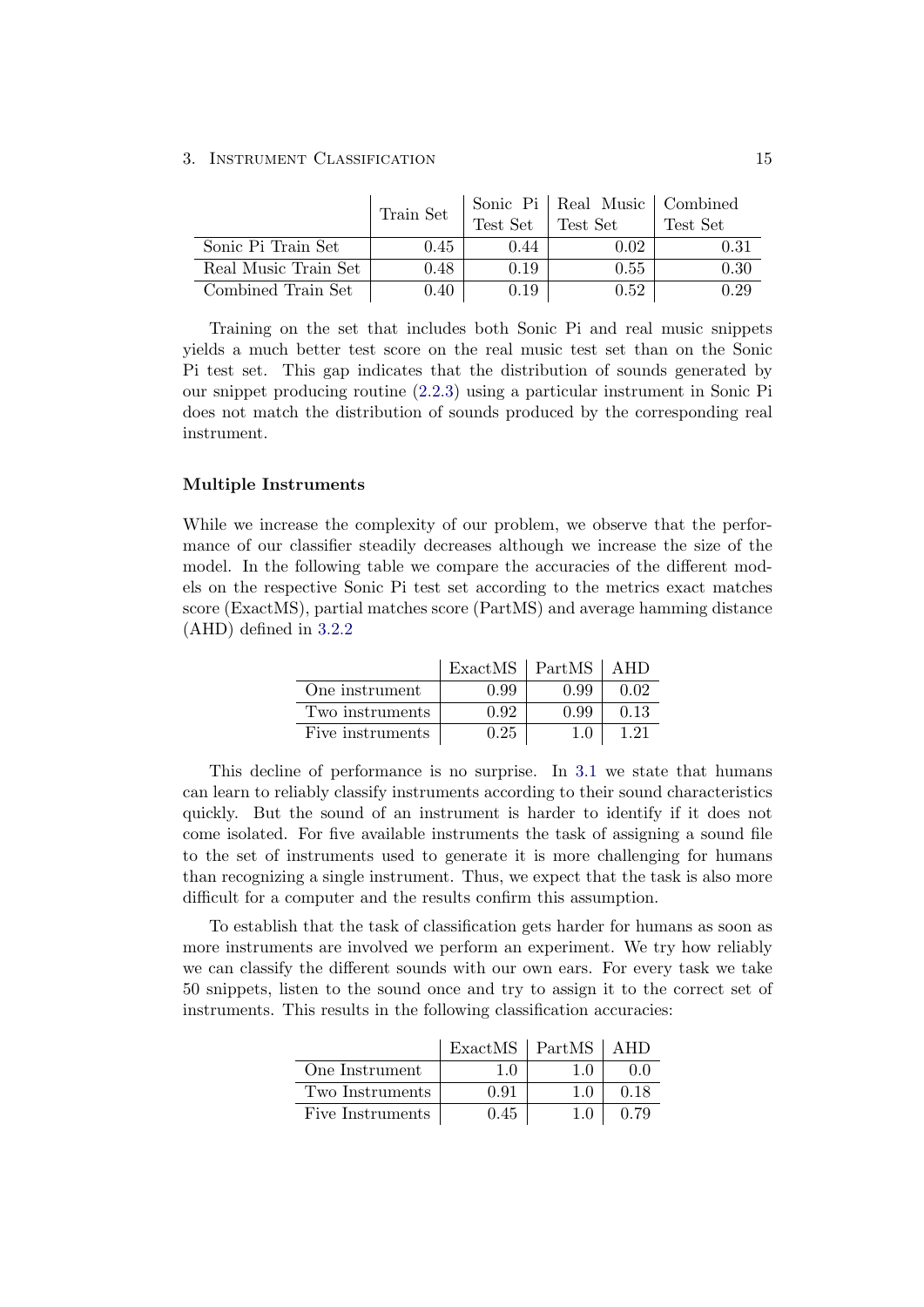## <span id="page-20-0"></span>CHAPTER<sub>4</sub> Melody Recreation

The sequence of pitches is one of the most characteristic features of a sound as a melody can be made completely unrecognizable by changing only some of its pitches. Therefore, one step on the journey to reproducing a music file is to decide which pitch is played by an instrument at a certain point in time. We extract the pitches using a regression model.

To keep it simple we consider only snippets consisting of exactly one pitch. The goal is to extract the pitch only considering a small time interval in the wave file. If this is possible, we can recreate a melody by slicing it into short fractions and predicting the pitch independently for each of these fractions.

## <span id="page-20-1"></span>4.1 Implementation

Already during the development we equipped our wrapper with the functionality to save the code that is sent to the Sonic Pi server to a text file. In order to extract the melody from a text file saved like this, we wrote a parser that reads two vectors. The first vector contains all pitches of a melody in time order and the second vector consists of the lengths of those pitches. In our case of one pitch per snippet, this process simplifies to extracting a single pitch and its length from the text file.

The train and test set are created with a method similar to the one already used for Instrument Classification. The only difference is that we can split up the snippets further. With our five instruments we can produce exactly 227 distinct tunes in Sonic Pi, which equals the number of distinct programs we can use to generate snippets containing only one pitch. Since Sonic Pi produces exactly the same audio file for the same code, there is no point in producing many snippets. The only possible difference is a phase shift caused by different delays in the communication over the OSC Protocol. Therefore, splitting up a snippet into smaller parts achieves the same result as producing more snippets. The target of the model is a vector of pitches in their integer representation as shown in [2.1.](#page-7-1)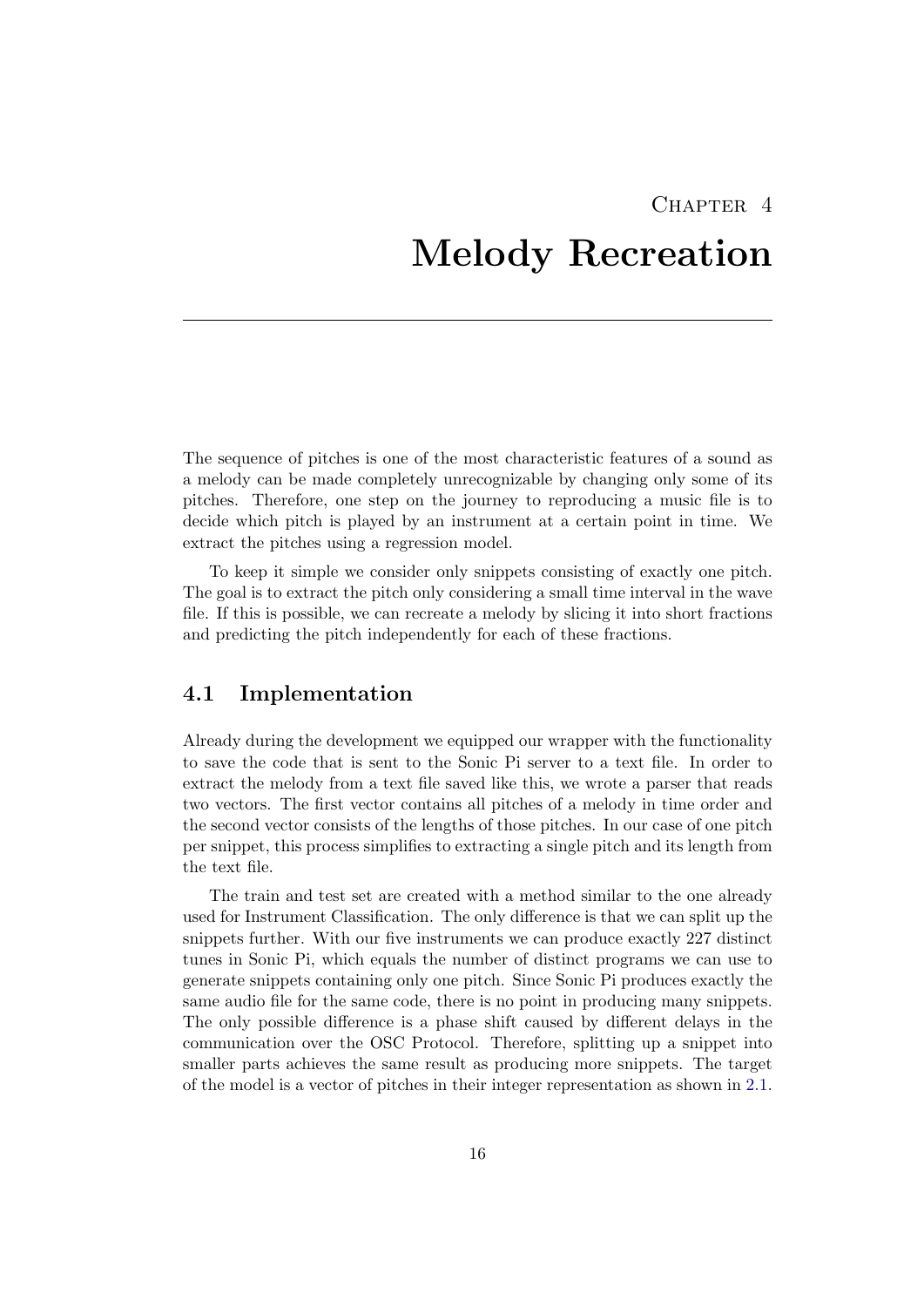#### 4. MELODY RECREATION 17

The model we use to solve this task is a three layer LSTM network which uses mean absolute error (MAE)[\[28\]](#page-26-15) as loss function and sigmoid as activation. The MAE of two vectors x and y of length n is given by:

$$
MAE(x, y) = \frac{1}{n} \left( \sum_{i=1}^{n} |x_i - y_i| \right)
$$
 (4.1)

Because sigmoid yields a result in the open interval  $(0,1)$ , we have to ensure that the target values are in this interval too. Since the integer representations of the pitches used range from ten to 99, this can be achieved by dividing the target by 100. Later we have to multiply the predicted value for a snippet by 100 again and round that result to an integer to get the final predicted pitch.

An important question is in which form we should provide the data to the learning model. Wave files contain the sampled wave of a sound, that is they store the information represented in time domain. But since the pitch of a sound is related to the frequency of the sound wave, we might be more interested in a frequency domain representation. To obtain such a representation we can apply FFT on the data set. We try three different formats for the data in the train set. The first contains the original sampled wave in the time domain, for the second we use the FFT of the sound wave and as a last version we provided a combination of both. To obtain that combination we use the property that the FFT function of numpy[\[29\]](#page-26-16) yields a result array of the same size as the input array. Thus, we can use a matrix with the time domain representation in the first row and the frequency domain representation in the second row to describe a snippet.

### <span id="page-21-0"></span>4.2 Results and Discussion

To measure the performance of the models we use the percentage of pitches for which the distance between prediction and target is less than one octave. The train set contains 21,777 and the test set 5,449 snippets. Each snippet has a length of 2,000 time steps, which is enough to include at least one whole period of all sound waves that can be produced.

Training the model separately with the three different input formats yields the following results, measured with the metric just described:

|                  | Train Set | Test set |
|------------------|-----------|----------|
| Time domain      | 0.85      | 0.84     |
| Frequency domain | 0.84      | 0.84     |
| Combination      | 0.90      | 0.88     |

These results suggest that time domain representation and frequency domain representation are equally suitable to extract the pitch. This does not come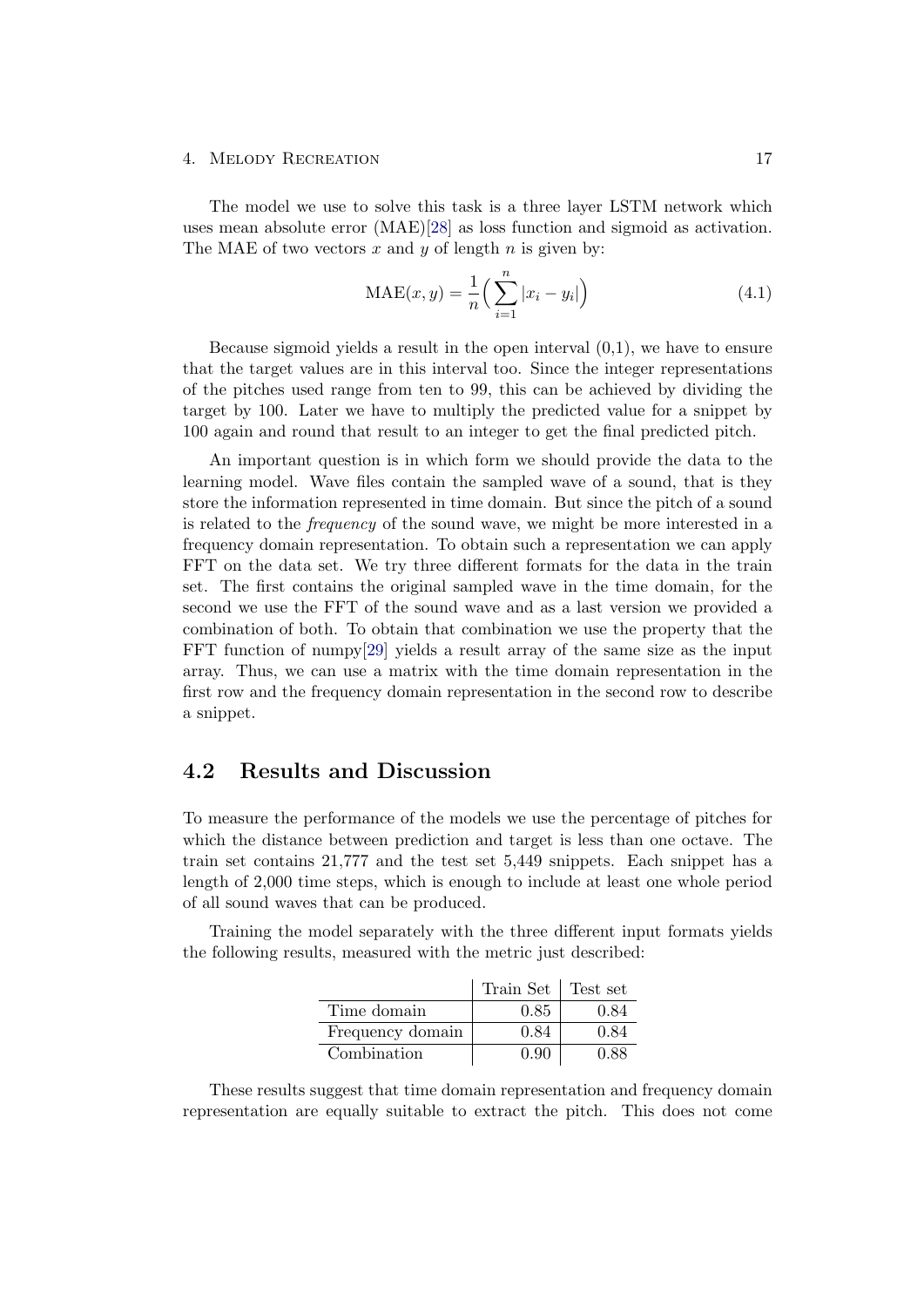#### 4. MELODY RECREATION 18

surprisingly since there are multiple known pitch detection algorithms for both time domain and frequency domain[\[2\]](#page-25-2). Apart from that, the results indicate that we get most information about the pitch if we consider both time and frequency domain representation of the audio files.

In [5.2](#page-24-0) we sketch how we would try to increase the performance of our model, if we had more time to work on the topic.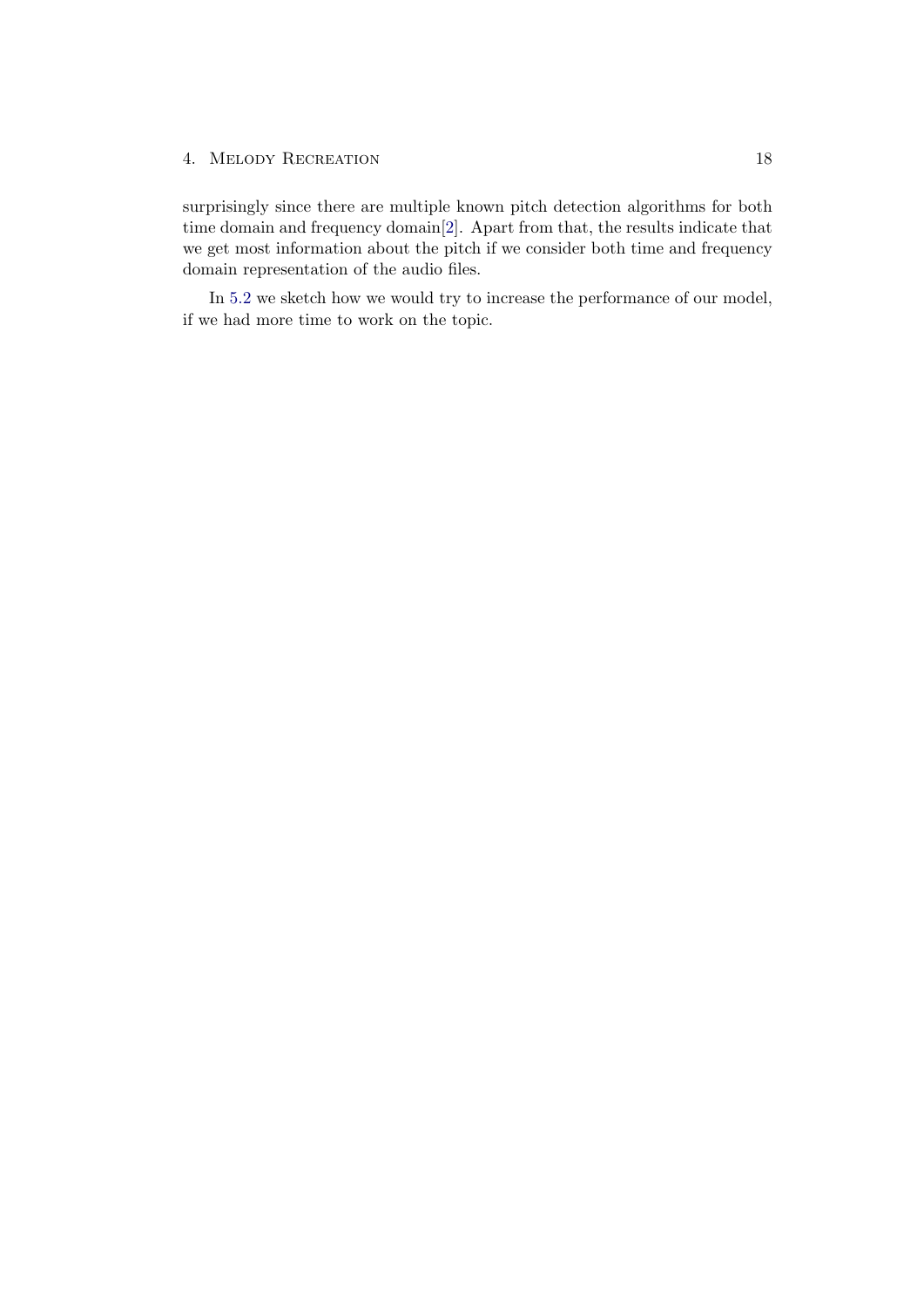# CHAPTER<sub>5</sub>

## <span id="page-23-0"></span>Conclusion and Outlook

While we have been able to reliably solve the task of instrument classification for the audio files created using Sonic Pi, we failed to achieve good results on the real music data. For the task of pitch detection we only achieved partial success. We were able to approximate the correct pitch, but we failed to confidently predict it. In this chapter we provide an outlook on what could be done to tackle these problems.

## <span id="page-23-1"></span>5.1 Instrument Classification

We located the problem responsible for the bad results on the real music data in the insufficient generality of the train set we generated with Sonic Pi. Therefore the first step on the way to better results would be to obtain a more general train set.

As shown in [3.2.3](#page-16-2) our snippet generating method introduced in [2.2.3](#page-9-0) is able to produce a high number of varying melodies. All the same, we could still increase this number by introducing even more randomization into the method. For example we could put our focus on the dynamics of the melodies. This could be achieved by considering more of the parameters that Sonic Pi offers. For instance Sonic Pi offers thirteen parameters for the command play. Most of them help to control the dynamics of the melodies. We only used four of these parameters and adopted the default values for the rest. Introducing more randomization at this stage could result in a better generalization to real music data.

Based on this new set we could then try some techniques of transfer learning in order to overcome the performance decline on the real music data. Transfer learning deals with transferring knowledge from a related task which has already been learned[\[30\]](#page-27-0).

Additionally, we could try other formats for the train data. For example in [\[6\]](#page-25-6) a couple of interesting methods of feature extraction are used to obtain the format for the data to train the classifier on.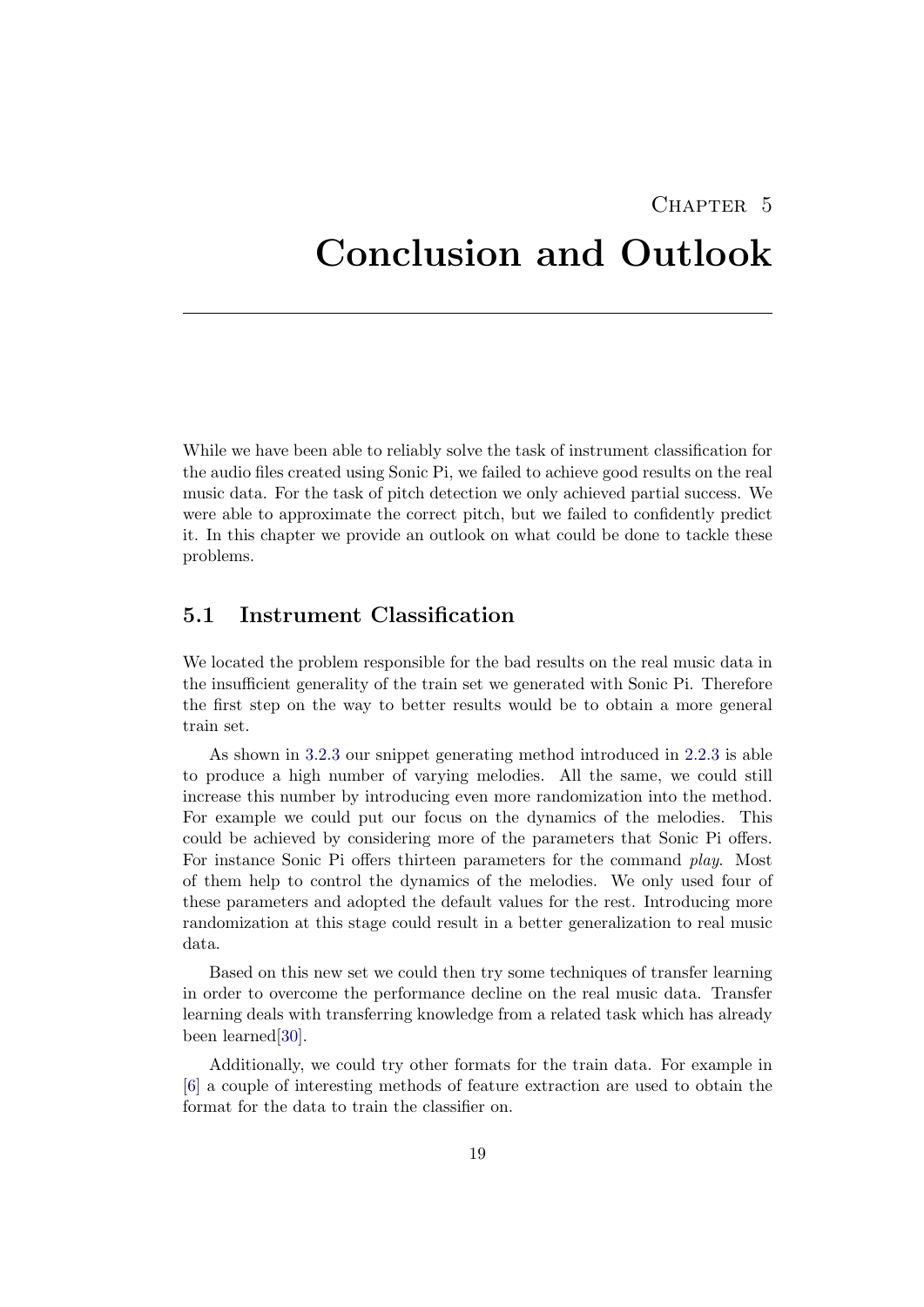### <span id="page-24-0"></span>5.2 Melody Recreation

Our model for pitch detection can only be used reliably for approximations of the pitch. Böck et al. achieved better results for the more challenging polyphonic case[\[5\]](#page-25-5). They use an accuracy-metric, which was defined by Dixon[\[31\]](#page-27-1):

$$
Score = \frac{N}{FP + FN + N} \tag{5.1}
$$

N denotes the number of correctly identified notes, FP stands for the number of notes reported by the system that were not played and FN counts the number of notes played that were not reported by the system. Evaluating their model relying on this metric they present results of up to 90 percent. Since their setting differs from ours, we can not directly apply this to our case. But it indicates that there are probably ways in which we could improve our model.

We could proceed by following an approach similar to the one we finally used for the instrument classification. A network that combines autoencoding and the task of pitch detection by alternately training these models could improve the results.

Another possibility would be to try additional formats for the training data. For example we could try some preprocessing techniques like the use of an autocorrelation functions as it is done in some known frequency domain based algorithms for pitch detection [\[2\]](#page-25-2).

We could also try how a bidirectional LSTM network performs. Böck et al. used this approach with great success[\[5\]](#page-25-5).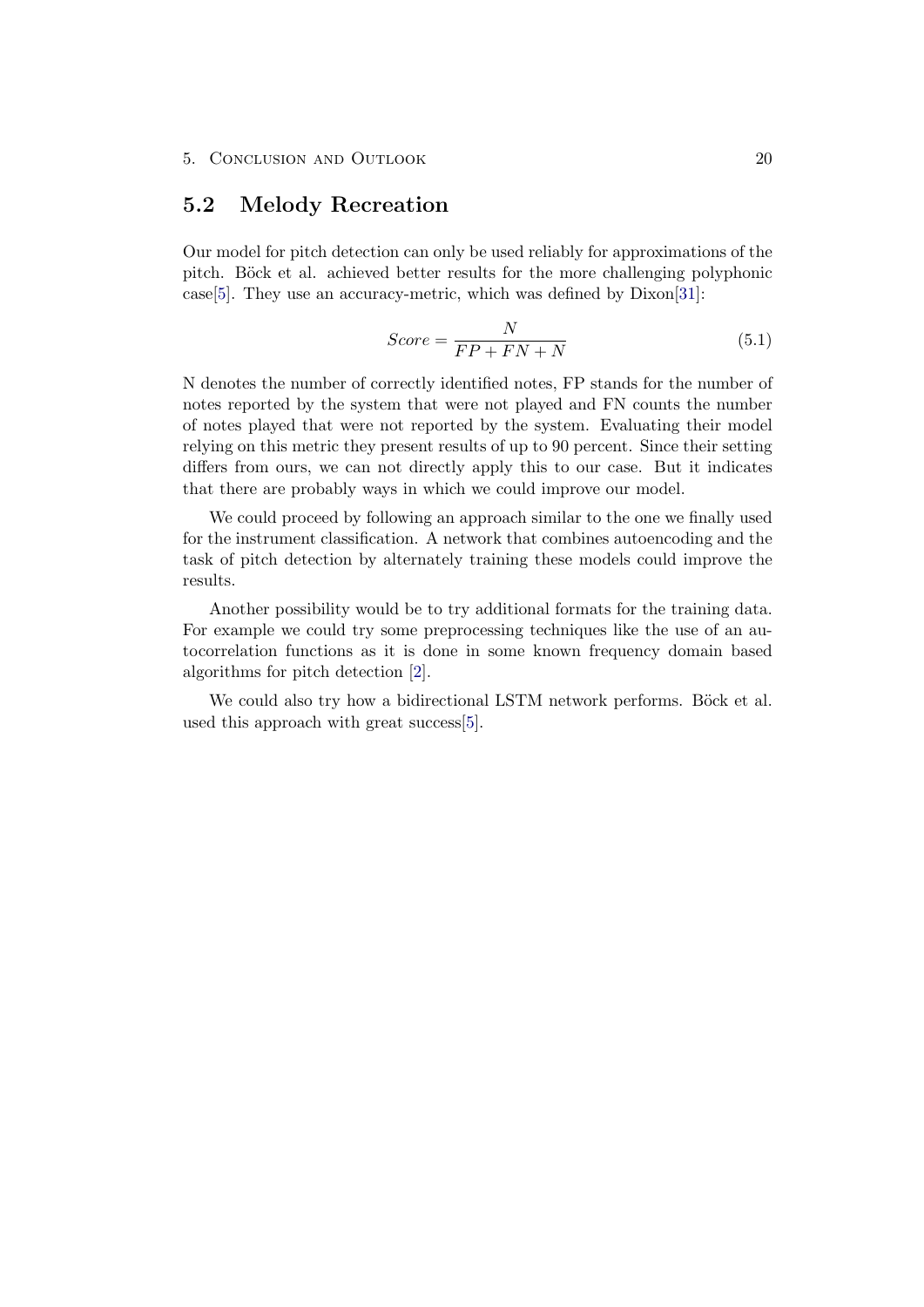# Bibliography

- <span id="page-25-1"></span><span id="page-25-0"></span>[1] : Sonic Pi - The Live Coding Music Synth For Everyone. [http://sonic-pi.](http://sonic-pi.net/) [net/](http://sonic-pi.net/) Accessed: 2017-06-29.
- <span id="page-25-2"></span>[2] Gerhard, D.: Pitch extraction and fundamental frequency: History and current techniques (2003)
- <span id="page-25-3"></span>[3] Ozbek, M.E., Delpha, C., Duhamel, P.: Musical Note And Instrument Clas- ¨ sification With Likelihood-Frequency-Time Analysis And Support Vector Machines. 15th European Signal Processing Conference (EUSIPCO 2007), Poznan, Poland, September 3-7, 2007, copyright by EURASIP
- <span id="page-25-4"></span>[4] Sano, H., Jenkins, B.K.: Long short-term memory. Computer Music Journal 13(3) (1989) 41–48
- <span id="page-25-5"></span>[5] Böck, S., Schedl, M.: Polyphonic piano note transcription with recurrent neural networks. In: Acoustics, speech and signal processing (ICASSP), 2012 ieee international conference on, IEEE (2012) 121–124
- <span id="page-25-6"></span>[6] Copeland, C.N., Mehrotra, S.: Musical Instrument Modeling and Classification. CS 229: Machine Learning, Stanford University (2013)
- <span id="page-25-7"></span>[7] Graves, A., Schmidhuber, J.: Framewise phoneme classification with bidirectional lstm and other neural network architectures. Neural Networks 18(5) (2005) 602–610
- <span id="page-25-8"></span>[8] : Rasperry Pi Learning Resources - Sonic Pi Lessons. [https://www.](https://www.raspberrypi.org/learning/sonic-pi-lessons/) [raspberrypi.org/learning/sonic-pi-lessons/](https://www.raspberrypi.org/learning/sonic-pi-lessons/) Accessed: 2017-07-03.
- <span id="page-25-9"></span>[9] : Sonic Pi Internals. [https://github.com/samaaron/sonic-pi/wiki/](https://github.com/samaaron/sonic-pi/wiki/Sonic-Pi-Internals) [Sonic-Pi-Internals](https://github.com/samaaron/sonic-pi/wiki/Sonic-Pi-Internals) Accessed: 2017-07-21.
- <span id="page-25-10"></span>[10] : Open Sound Control. [http://opensoundcontrol.org/](http://opensoundcontrol.org/introduction-osc) [introduction-osc](http://opensoundcontrol.org/introduction-osc) Accessed: 2017-07-03.
- <span id="page-25-11"></span>[11] : Sonic Pi Internals - GUI Ruby API. [https://github.com/samaaron/](https://github.com/samaaron/sonic-pi/wiki/Sonic-Pi-Internals----GUI-Ruby-API) [sonic-pi/wiki/Sonic-Pi-Internals----GUI-Ruby-API](https://github.com/samaaron/sonic-pi/wiki/Sonic-Pi-Internals----GUI-Ruby-API) Accessed: 2017- 07-03.
- <span id="page-25-12"></span>[12] : rbnrpi - Adding a new sample based flute voice for Sonic Pi. [https://rbnrpi.wordpress.com/project-list/](https://rbnrpi.wordpress.com/project-list/adding-a-new-sample-based-flute-voice-for-sonic-pi/) [adding-a-new-sample-based-flute-voice-for-sonic-pi/](https://rbnrpi.wordpress.com/project-list/adding-a-new-sample-based-flute-voice-for-sonic-pi/) Accessed: 2017-07-04.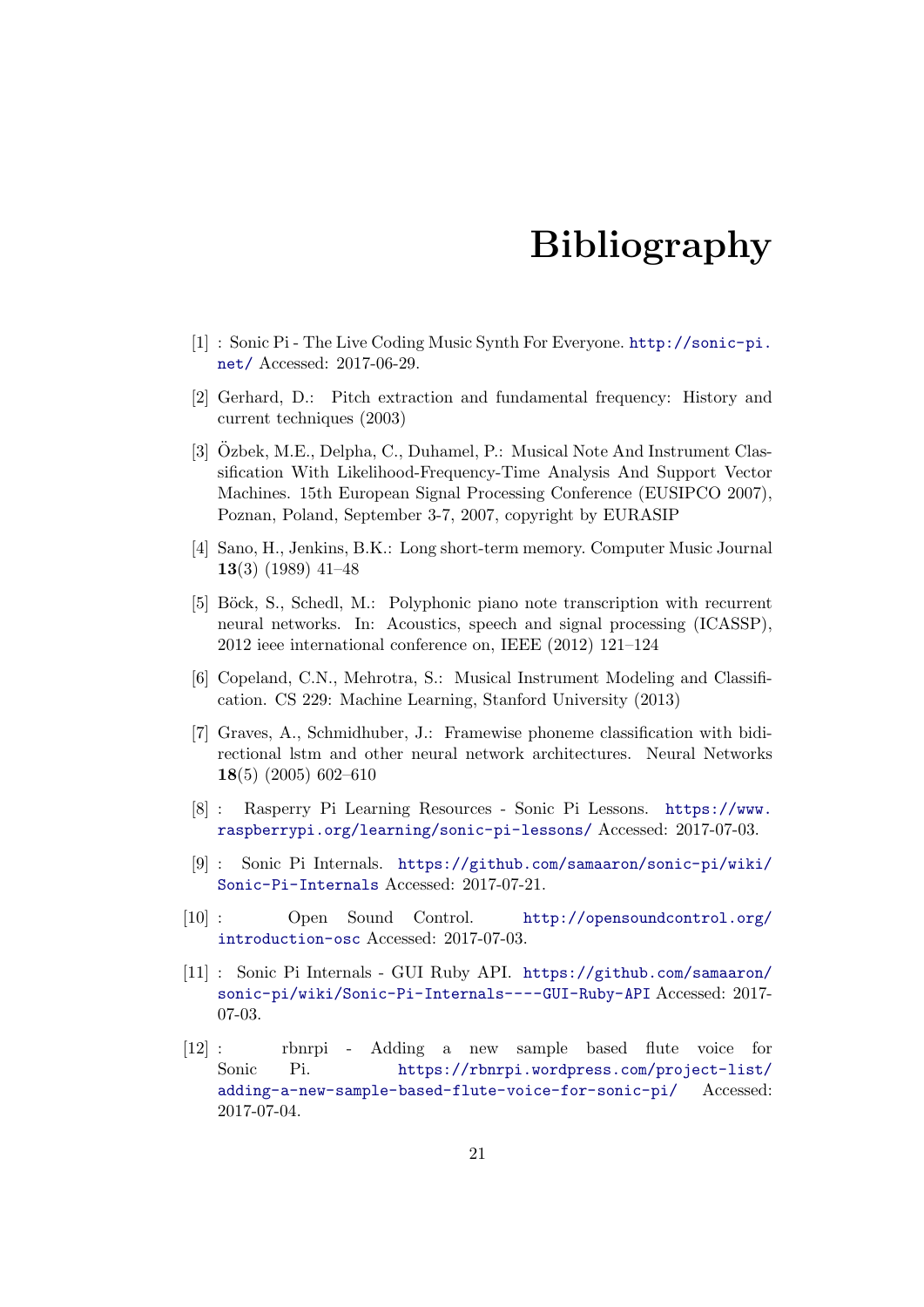#### BIBLIOGRAPHY 22

- <span id="page-26-0"></span>[13] : Virtual Playing Orchestra. [http://virtualplaying.com/](http://virtualplaying.com/virtual-playing-orchestra/) [virtual-playing-orchestra/](http://virtualplaying.com/virtual-playing-orchestra/) Accessed: 2017-07-03.
- <span id="page-26-1"></span>[14] : Wave File Format. [http://www.piclist.com/techref/io/serial/](http://www.piclist.com/techref/io/serial/midi/wave.html) [midi/wave.html](http://www.piclist.com/techref/io/serial/midi/wave.html) Accessed: 2017-07-17.
- <span id="page-26-2"></span>[15] Rosenblatt, F.: The Perceptron, a Perceiving and Recognizing Automaton Project Para. Report: Cornell Aeronautical Laboratory. Cornell Aeronautical Laboratory (1957)
- <span id="page-26-3"></span>[16] Hochreiter, S., Schmidhuber, J.: Long short-term memory. Neural computation 9(8) (1997) 1735–1780
- <span id="page-26-4"></span>[17] : Keras: The Python Deep Learning library. <https://keras.io/> Accessed: 2017-07-03.
- <span id="page-26-5"></span>[18] : TensorFlow. <https://www.tensorflow.org/> Accessed: 2017-07-21.
- <span id="page-26-6"></span>[19] : Theano. <http://deeplearning.net/software/theano/> Accessed: 2017- 07-21.
- <span id="page-26-7"></span>[20] : Softmax. [https://en.wikipedia.org/wiki/Softmax\\_function](https://en.wikipedia.org/wiki/Softmax_function) Accessed: 2017-07-13.
- <span id="page-26-8"></span>[21] : Cross Entropy. [https://en.wikipedia.org/wiki/Cross\\_entropy](https://en.wikipedia.org/wiki/Cross_entropy) Accessed: 2017-07-13.
- <span id="page-26-9"></span>[22] : Rmsprop. <http://climin.readthedocs.io/en/latest/rmsprop.html> Accessed: 2017-07-15.
- <span id="page-26-10"></span>[23] : YouTube. <https://www.youtube.com/> Accessed: 2017-07-20.
- <span id="page-26-11"></span>[24] : Sigmoid Function. [https://en.wikipedia.org/wiki/Sigmoid\\_](https://en.wikipedia.org/wiki/Sigmoid_function) [function](https://en.wikipedia.org/wiki/Sigmoid_function) Accessed: 2017-07-13.
- <span id="page-26-12"></span>[25] : Hamming distance. [https://en.wikipedia.org/wiki/Hamming\\_](https://en.wikipedia.org/wiki/Hamming_distance) [distance](https://en.wikipedia.org/wiki/Hamming_distance) Accessed: 2017-07-21.
- <span id="page-26-13"></span>[26] : Mean. [https://en.wikipedia.org/wiki/Arithmetic\\_mean](https://en.wikipedia.org/wiki/Arithmetic_mean) Accessed: 2017-07-20.
- <span id="page-26-14"></span>[27] : Standard Deviation. [https://en.wikipedia.org/wiki/Standard\\_](https://en.wikipedia.org/wiki/Standard_deviation) [deviation](https://en.wikipedia.org/wiki/Standard_deviation) Accessed: 2017-07-20.
- <span id="page-26-15"></span>[28] : Mean Absolute Error. [https://en.wikipedia.org/wiki/Mean\\_](https://en.wikipedia.org/wiki/Mean_absolute_error) [absolute\\_error](https://en.wikipedia.org/wiki/Mean_absolute_error) Accessed: 2017-07-13.
- <span id="page-26-16"></span>[29] : NumPy. <http://www.numpy.org/> Accessed: 2017-07-21.